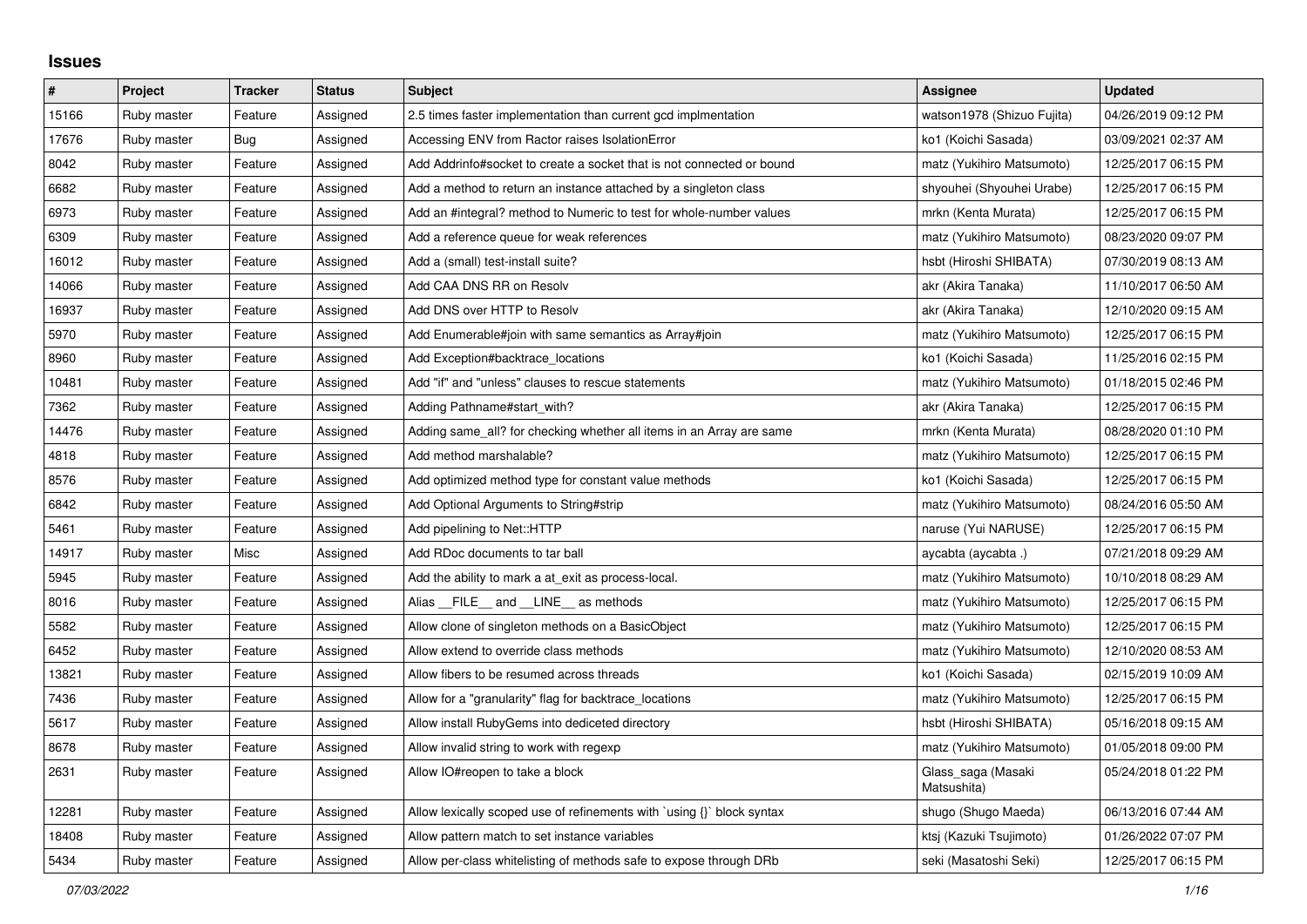| $\vert$ # | Project     | <b>Tracker</b> | <b>Status</b> | <b>Subject</b>                                                                                                            | <b>Assignee</b>            | <b>Updated</b>      |
|-----------|-------------|----------------|---------------|---------------------------------------------------------------------------------------------------------------------------|----------------------------|---------------------|
| 8959      | Ruby master | Feature        | Assigned      | Allow top level prepend                                                                                                   | nobu (Nobuyoshi Nakada)    | 10/16/2013 03:22 AM |
| 7132      | Ruby master | Feature        | Assigned      | Alternation between named / ordered method arguments and aliases for method<br>arguments.                                 | matz (Yukihiro Matsumoto)  | 12/25/2017 06:15 PM |
| 16350     | Ruby master | Feature        | Assigned      | ArithmeticSequence#member? can result in infinite loop                                                                    | mrkn (Kenta Murata)        | 05/29/2020 10:26 PM |
| 9023      | Ruby master | Feature        | Assigned      | Array#tail                                                                                                                | matz (Yukihiro Matsumoto)  | 12/23/2021 11:40 PM |
| 5133      | Ruby master | Feature        | Assigned      | Array#unzip as an alias of Array#transpose                                                                                | mrkn (Kenta Murata)        | 12/25/2017 06:15 PM |
| 4539      | Ruby master | Feature        | Assigned      | Array#zip_with                                                                                                            | matz (Yukihiro Matsumoto)  | 11/28/2019 08:23 AM |
| 17664     | Ruby master | <b>Bug</b>     | Assigned      | Behavior of sockets changed in Ruby 3.0 to non-blocking                                                                   | ioquatix (Samuel Williams) | 07/12/2021 10:28 AM |
| 6857      | Ruby master | Feature        | Assigned      | bigdecimal/math BigMath.E/BigMath.exp R. P. Feynman inspired optimization                                                 | mrkn (Kenta Murata)        | 12/25/2017 06:15 PM |
| 18677     | Ruby master | <b>Bug</b>     | Assigned      | BigDecimal#power (**) returns FloatDomainError when passing an infinite parameter                                         | mrkn (Kenta Murata)        | 04/20/2022 02:04 AM |
| 17882     | Ruby master | <b>Bug</b>     | Assigned      | bootstraptest/test_ractor.rb:224 segfaults on Cygwin                                                                      | cruby-cygwin               | 05/19/2022 08:20 AM |
| 15499     | Ruby master | Bug            | Assigned      | Breaking behavior on ruby 2.6: rb_thread_call_without_gvl doesn't invoke unblock_function<br>when used on the main thread | ko1 (Koichi Sasada)        | 01/05/2021 02:24 AM |
| 9189      | Ruby master | <b>Bug</b>     | Assigned      | Build failure on Windows in case of nonascii TEMP environment.                                                            |                            | 01/05/2018 09:00 PM |
| 12813     | Ruby master | Feature        | Assigned      | Calling chunk_while, slice_after, slice_before, slice_when with no block                                                  | matz (Yukihiro Matsumoto)  | 12/06/2016 12:58 PM |
| 18808     | Ruby master | Bug            | Assigned      | Cannot compile ruby 3.1.2 on powerpc64le-linux without disabling the jit features                                         | k0kubun (Takashi Kokubun)  | 06/20/2022 10:40 AM |
| 18790     | Ruby master | <b>Bug</b>     | Assigned      | cannot load such file -- digest (LoadError)                                                                               | hsbt (Hiroshi SHIBATA)     | 06/06/2022 12:41 AM |
| 13252     | Ruby master | Feature        | Assigned      | C API for creating strings without copying                                                                                | ko1 (Koichi Sasada)        | 04/17/2017 07:22 AM |
| 13534     | Ruby master | Feature        | Assigned      | Checking installation results of default gems                                                                             | hsbt (Hiroshi SHIBATA)     | 07/26/2018 02:16 AM |
| 17720     | Ruby master | Misc           | Assigned      | Cirrus CI to check non-x86_64 architecture cases by own machines                                                          | jaruga (Jun Aruga)         | 09/26/2021 10:24 AM |
| 15487     | Ruby master | Misc           | Assigned      | Clarify default gems maintanance policy                                                                                   | hsbt (Hiroshi SHIBATA)     | 12/30/2018 08:42 PM |
| 8839      | Ruby master | Feature        | Assigned      | Class and module should return the class or module that was opened                                                        | matz (Yukihiro Matsumoto)  | 12/28/2015 08:36 AM |
| 6611      | Ruby master | Feature        | Assigned      | Comments requested on implementation of set_parse_func                                                                    | matz (Yukihiro Matsumoto)  | 12/25/2017 06:15 PM |
| 5179      | Ruby master | <b>Bug</b>     | Assigned      | Complex#rationalize and to_r with approximate zeros                                                                       | mrkn (Kenta Murata)        | 01/17/2020 03:00 AM |
| 7087      | Ruby master | Feature        | Assigned      | ::ConditionVariable#wait does not work with Monitor because Monitor#sleep does not exist                                  | matz (Yukihiro Matsumoto)  | 12/25/2017 06:15 PM |
| 7086      | Ruby master | Feature        | Assigned      | Condition Variable#wait has meaningless return value                                                                      | kosaki (Motohiro KOSAKI)   | 12/25/2017 06:15 PM |
| 6695      | Ruby master | Feature        | Assigned      | Configuration for Thread/Fiber creation                                                                                   | ko1 (Koichi Sasada)        | 12/25/2017 06:15 PM |
| 9010      | Ruby master | <b>Bug</b>     | Assigned      | /configure --prefix= cannot handle directories with spaces                                                                | nobu (Nobuyoshi Nakada)    | 04/26/2021 10:38 PM |
| 16836     | Ruby master | Bug            | Assigned      | configure-time LDFLAGS leak into ruby pkg-config file                                                                     | nobu (Nobuyoshi Nakada)    | 08/14/2021 09:10 AM |
| 10560     | Ruby master | Misc           | Assigned      | confusion between $x=x+y$ , $x+=y$ , x.concat(y) and y.each{ z  $x<}$                                                     | zzak (Zachary Scott)       | 01/05/2018 09:02 PM |
| 16951     | Ruby master | <b>Bug</b>     | Assigned      | Consistently referer dependencies                                                                                         | hsbt (Hiroshi SHIBATA)     | 06/17/2021 06:15 AM |
| 7314      | Ruby master | Feature        | Assigned      | Convert Proc to Lambda doesn't work in MRI                                                                                | matz (Yukihiro Matsumoto)  | 05/21/2016 09:15 AM |
| 8850      | Ruby master | Feature        | Assigned      | Convert Rational to decimal string                                                                                        | matz (Yukihiro Matsumoto)  | 12/25/2017 06:15 PM |
| 16805     | Ruby master | Misc           | Assigned      | Coroutine's license is unclear                                                                                            | ReiOdaira (Rei Odaira)     | 07/01/2021 10:09 PM |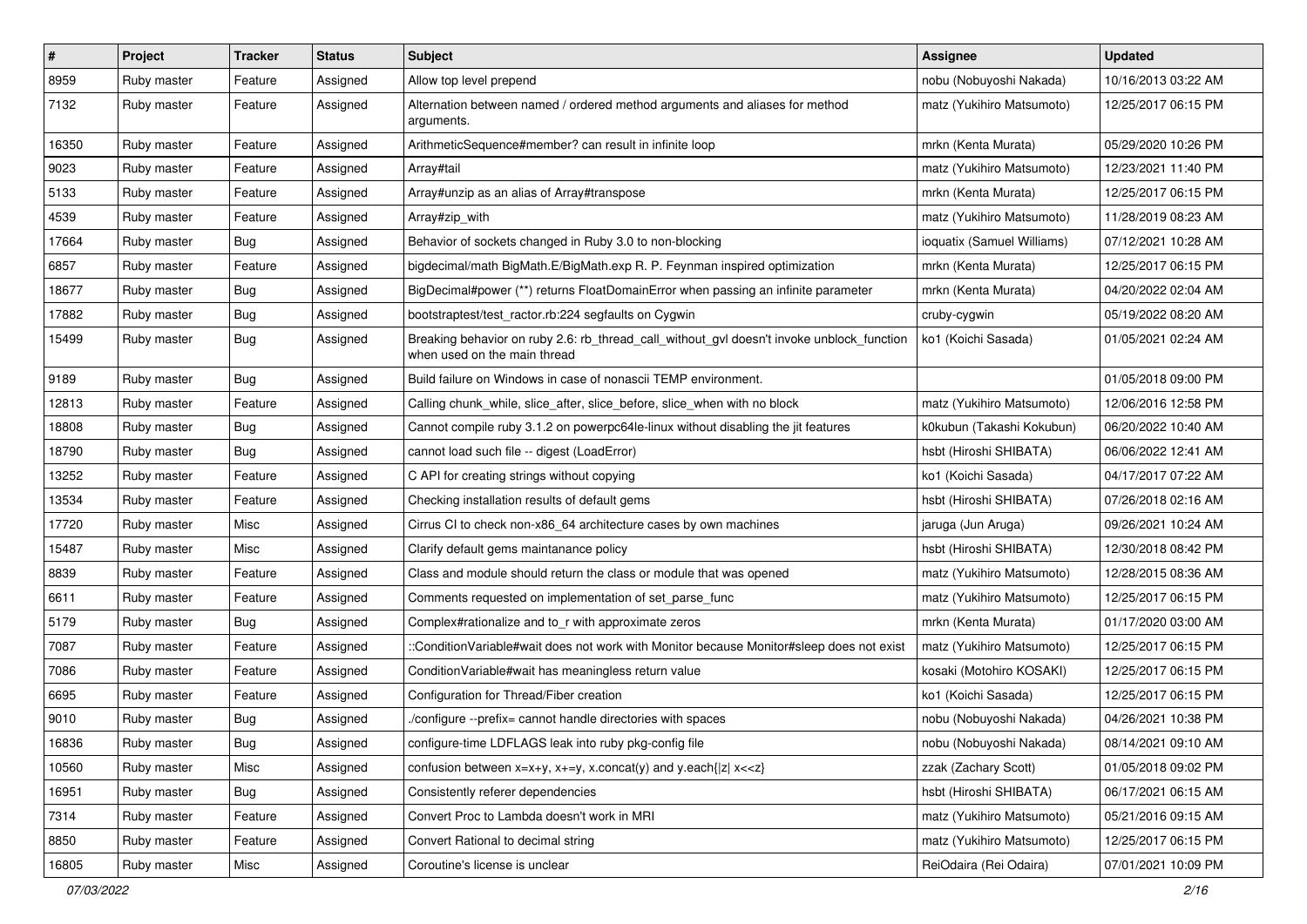| $\sharp$ | Project     | <b>Tracker</b> | <b>Status</b> | <b>Subject</b>                                                                   | <b>Assignee</b>              | <b>Updated</b>      |
|----------|-------------|----------------|---------------|----------------------------------------------------------------------------------|------------------------------|---------------------|
| 12848    | Ruby master | Feature        | Assigned      | Crazy idea: Allow regex definition for methods (Do not take it seriously please) |                              | 10/18/2016 12:17 AM |
| 5129     | Ruby master | Feature        | Assigned      | Create a core class "FileArray" and make "ARGF" its instance                     | matz (Yukihiro Matsumoto)    | 01/23/2018 02:02 PM |
| 13999    | Ruby master | Bug            | Assigned      | Cygwin OOD ripper_state_lex.rb 0000000                                           | cruby-cygwin                 | 05/19/2022 08:20 AM |
| 6590     | Ruby master | Feature        | Assigned      | Dealing with bigdecimal, etc gems in JRuby                                       | hsbt (Hiroshi SHIBATA)       | 05/15/2019 08:33 PM |
| 6360     | Ruby master | Bug            | Assigned      | Debug information build even without requesting it                               | nobu (Nobuyoshi Nakada)      | 01/05/2018 09:00 PM |
| 18773    | Ruby master | Feature        | Assigned      | deconstruct to receive a range                                                   | ktsj (Kazuki Tsujimoto)      | 07/03/2022 06:04 PM |
| 4514     | Ruby master | Feature        | Assigned      | #deep_clone and #deep_dup for Objects                                            | matz (Yukihiro Matsumoto)    | 12/25/2017 06:14 PM |
| 18381    | Ruby master | <b>Bug</b>     | Assigned      | Default vs Bundled gems                                                          | hsbt (Hiroshi SHIBATA)       | 12/15/2021 11:09 AM |
| 7739     | Ruby master | Feature        | Assigned      | Define Hash#  as Hash#reverse_merge in Rails                                     | matz (Yukihiro Matsumoto)    | 12/25/2017 06:15 PM |
| 9136     | Ruby master | Misc           | Assigned      | Deprecated Enumerator.new(object, method) bad for BasicObject                    | zzak (Zachary Scott)         | 11/23/2013 03:58 AM |
| 16630    | Ruby master | Misc           | Assigned      | Deprecate pub/ruby/*snapshot* and use pub/ruby/snapshot/* instead                | matz (Yukihiro Matsumoto)    | 02/27/2020 09:52 AM |
| 13577    | Ruby master | Feature        | Assigned      | Digest file accidentally receives File object but uses file path                 | nobu (Nobuyoshi Nakada)      | 05/20/2017 06:50 PM |
| 2324     | Ruby master | Feature        | Assigned      | Dir instance methods for relative path                                           | nobu (Nobuyoshi Nakada)      | 12/25/2017 05:58 PM |
| 15047    | Ruby master | Feature        | Assigned      | Documentation and more functions for Hash functions in C API                     |                              | 03/20/2019 01:24 AM |
| 9235     | Ruby master | Feature        | Assigned      | Documentation for commercial support                                             | zzak (Zachary Scott)         | 08/10/2019 02:55 PM |
| 13622    | Ruby master | Misc           | Assigned      | Documentation missing                                                            | stomar (Marcus Stollsteimer) | 06/03/2017 07:27 AM |
| 12020    | Ruby master | Feature        | Assigned      | Documenting Ruby memory model                                                    | ko1 (Koichi Sasada)          | 12/23/2021 11:40 PM |
| 8782     | Ruby master | <b>Bug</b>     | Assigned      | Don't set rl_getc_function on editline                                           | kouji (Kouji Takao)          | 01/05/2018 09:00 PM |
| 14412    | Ruby master | Feature        | Assigned      | DRb UNIX on local machine: add support for getpeereid()                          | seki (Masatoshi Seki)        | 01/28/2018 12:51 PM |
| 15939    | Ruby master | Feature        | Assigned      | Dump symbols reference to their fstr in ObjectSpace.dump()                       | ko1 (Koichi Sasada)          | 08/08/2019 09:38 PM |
| 3731     | Ruby master | Feature        | Assigned      | Easier Embedding API for Ruby                                                    | ko1 (Koichi Sasada)          | 12/25/2017 06:14 PM |
| 6308     | Ruby master | Feature        | Assigned      | Eliminate delegation from WeakRef                                                | matz (Yukihiro Matsumoto)    | 12/23/2021 11:40 PM |
| 3608     | Ruby master | Feature        | Assigned      | Enhancing Pathname#each_child to be lazy                                         | akr (Akira Tanaka)           | 12/25/2017 06:14 PM |
| 7394     | Ruby master | Feature        | Assigned      | Enumerable#find ifnone parameter could be non-callable                           | nobu (Nobuyoshi Nakada)      | 02/10/2021 09:32 AM |
| 8083     | Ruby master | Feature        | Assigned      | Exit status is limited to one-byte values which is invalid for Windows           | cruby-windows                | 03/14/2013 08:26 PM |
| 12656    | Ruby master | Feature        | Assigned      | Expand short paths with File.expand_path                                         | cruby-windows                | 01/31/2018 02:31 PM |
| 15806    | Ruby master | Misc           | Assigned      | Explicitly initialise encodings on init to remove branches on encoding lookup    | nobu (Nobuyoshi Nakada)      | 08/29/2019 04:29 AM |
| 12543    | Ruby master | Feature        | Assigned      | explicit tail call syntax: foo() then return                                     | matz (Yukihiro Matsumoto)    | 04/18/2021 03:02 PM |
| 11955    | Ruby master | Feature        | Assigned      | Expose Object that Receives logs in Logger                                       | sonots (Naotoshi Seo)        | 11/09/2017 11:35 AM |
| 13604    | Ruby master | Feature        | Assigned      | Exposing alternative interface of readline                                       | aycabta (aycabta.)           | 01/20/2020 05:34 AM |
| 7121     | Ruby master | Feature        | Assigned      | Extending the use of `require'                                                   | matz (Yukihiro Matsumoto)    | 12/25/2017 06:15 PM |
| 10038    | Ruby master | Feature        | Assigned      | Extend ObjectSpace.dump to expose buffer addresses for String and Array          | tmm1 (Aman Karmani)          | 01/05/2018 09:01 PM |
| 17294    | Ruby master | Feature        | Assigned      | Feature: Allow method chaining with Pathname#mkpath Pathname#rmtree              | akr (Akira Tanaka)           | 08/30/2021 06:52 AM |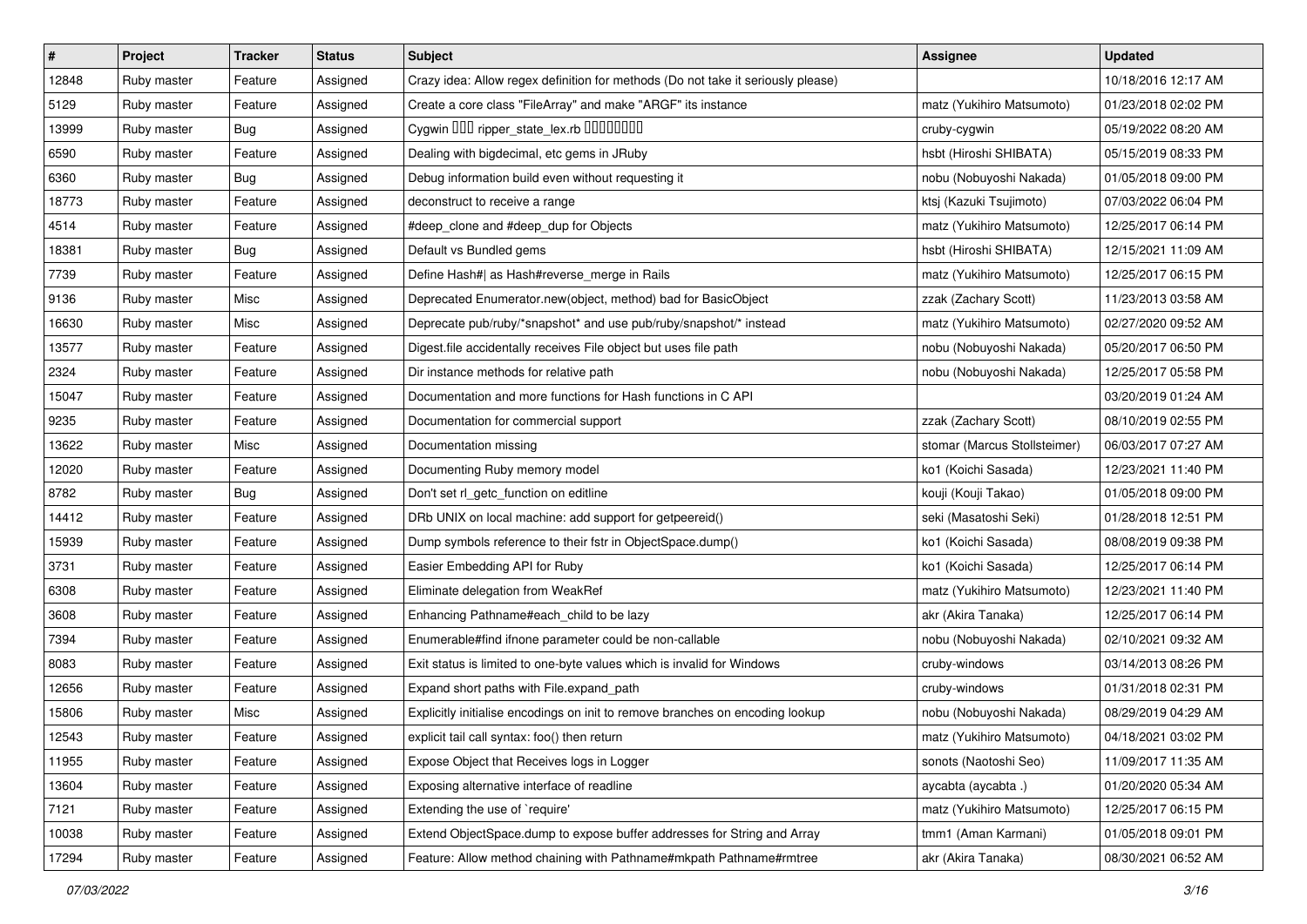| $\vert$ # | Project     | <b>Tracker</b> | <b>Status</b> | <b>Subject</b>                                                                             | Assignee                              | <b>Updated</b>      |
|-----------|-------------|----------------|---------------|--------------------------------------------------------------------------------------------|---------------------------------------|---------------------|
| 17295     | Ruby master | Feature        | Assigned      | Feature: Create a directory and file with Pathname#touch                                   | akr (Akira Tanaka)                    | 09/28/2021 01:20 AM |
| 17297     | Ruby master | Feature        | Assigned      | Feature: Introduce Pathname.mktmpdir                                                       | akr (Akira Tanaka)                    | 08/30/2021 06:51 AM |
| 6376      | Ruby master | Feature        | Assigned      | Feature lookup and checking if feature is loaded                                           | matz (Yukihiro Matsumoto)             | 12/25/2017 06:15 PM |
| 17296     | Ruby master | Feature        | Assigned      | Feature: Pathname#chmod use FileUtils.chmod instead of File                                | akr (Akira Tanaka)                    | 08/30/2021 06:51 AM |
| 595       | Ruby master | <b>Bug</b>     | Assigned      | Fiber ignores ensure clause                                                                | ioquatix (Samuel Williams)            | 12/29/2019 10:37 AM |
| 7518      | Ruby master | Feature        | Assigned      | Fiddle::Pointer#to str and Fiddle::Pointer#to int should be removed                        | tenderlovemaking (Aaron<br>Patterson) | 08/15/2013 04:56 AM |
| 6811      | Ruby master | Feature        | Assigned      | File, Dir and FileUtils should have bang-versions of singleton methods that fails silently | matz (Yukihiro Matsumoto)             | 12/25/2017 06:15 PM |
| 6671      | Ruby master | Feature        | Assigned      | File.split_all and File.split_root                                                         | matz (Yukihiro Matsumoto)             | 12/25/2017 06:15 PM |
| 6337      | Ruby master | Feature        | Assigned      | FileUtils#sync                                                                             | matz (Yukihiro Matsumoto)             | 12/25/2017 06:15 PM |
| 14607     | Ruby master | <b>Bug</b>     | Assigned      | Fix use of the rb profile frames start parameter                                           | ko1 (Koichi Sasada)                   | 06/09/2022 06:12 AM |
| 8295      | Ruby master | Feature        | Assigned      | Float I Rational IIIIIIIIIIIIIIIIIII BigDecimal IIIIIIIIII                                 | mrkn (Kenta Murata)                   | 12/25/2017 06:15 PM |
| 18450     | Ruby master | Feature        | Assigned      | Force break in prettyprint                                                                 | akr (Akira Tanaka)                    | 12/29/2021 02:02 PM |
| 17516     | Ruby master | <b>Bug</b>     | Assigned      | forking in a ractor causes Ruby to crash                                                   | ko1 (Koichi Sasada)                   | 11/30/2021 05:26 AM |
| 8948      | Ruby master | Feature        | Assigned      | Frozen regex                                                                               | matz (Yukihiro Matsumoto)             | 12/20/2020 07:15 PM |
| 13388     | Ruby master | Feature        | Assigned      | gc.c: Add GC.get_parameters and .set_parameters                                            | ko1 (Koichi Sasada)                   | 03/30/2017 10:52 AM |
| 13847     | Ruby master | Feature        | Assigned      | Gem activated problem for default gems                                                     |                                       | 12/10/2020 08:53 AM |
| 10919     | Ruby master | Bug            | Assigned      | [gem install] installs multipe platforms                                                   | hsbt (Hiroshi SHIBATA)                | 07/30/2019 07:44 AM |
| 12497     | Ruby master | Feature        | Assigned      | GMP version of divmod may be slower                                                        | akr (Akira Tanaka)                    | 08/10/2016 03:11 AM |
| 7532      | Ruby master | Feature        | Assigned      | Hardcoded compiler location                                                                | nobu (Nobuyoshi Nakada)               | 12/25/2017 06:15 PM |
| 6277      | Ruby master | Feature        | Assigned      | Hash#convert_key                                                                           | matz (Yukihiro Matsumoto)             | 12/25/2017 06:15 PM |
| 13508     | Ruby master | Feature        | Assigned      | How remove/refactor code related mathn library.                                            | hsbt (Hiroshi SHIBATA)                | 12/25/2017 06:15 PM |
| 5064      | Ruby master | Feature        | Assigned      | HTTP user-agent class                                                                      | matz (Yukihiro Matsumoto)             | 12/25/2017 06:15 PM |
| 8536      | Ruby master | Feature        | Assigned      | Implement is numeric? family of methods                                                    | matz (Yukihiro Matsumoto)             | 12/25/2017 06:15 PM |
| 7148      | Ruby master | Feature        | Assigned      | Improved Tempfile w/o DelegateClass                                                        | Glass_saga (Masaki<br>Matsushita)     | 03/27/2019 09:51 AM |
| 17111     | Ruby master | Feature        | Assigned      | Improve performance of Net::HTTPHeader#set_form by 40%                                     | naruse (Yui NARUSE)                   | 08/10/2020 05:36 AM |
| 13516     | Ruby master | Feature        | Assigned      | Improve the text of the circular require warning                                           | nobu (Nobuyoshi Nakada)               | 08/31/2017 05:49 AM |
| 16512     | Ruby master | Misc           | Assigned      | Improving `www.ruby-lang.org` reference by merging with `rubyreferences.github.io`         | zverok (Victor Shepelev)              | 02/01/2022 12:28 PM |
| 15628     | Ruby master | Feature        | Assigned      | init_inetsock_internal should fallback to IPv4 if IPv6 is unreachable                      | Glass_saga (Masaki<br>Matsushita)     | 09/25/2020 05:42 AM |
| 7644      | Ruby master | Feature        | Assigned      | In refinements, change "using" keyword to a less generic word.                             | matz (Yukihiro Matsumoto)             | 12/10/2020 08:49 AM |
| 9944      | Ruby master | <b>Bug</b>     | Assigned      | in ruby for windows in "system" a redirection to append a file works incorrectly           | cruby-windows                         | 01/05/2018 09:00 PM |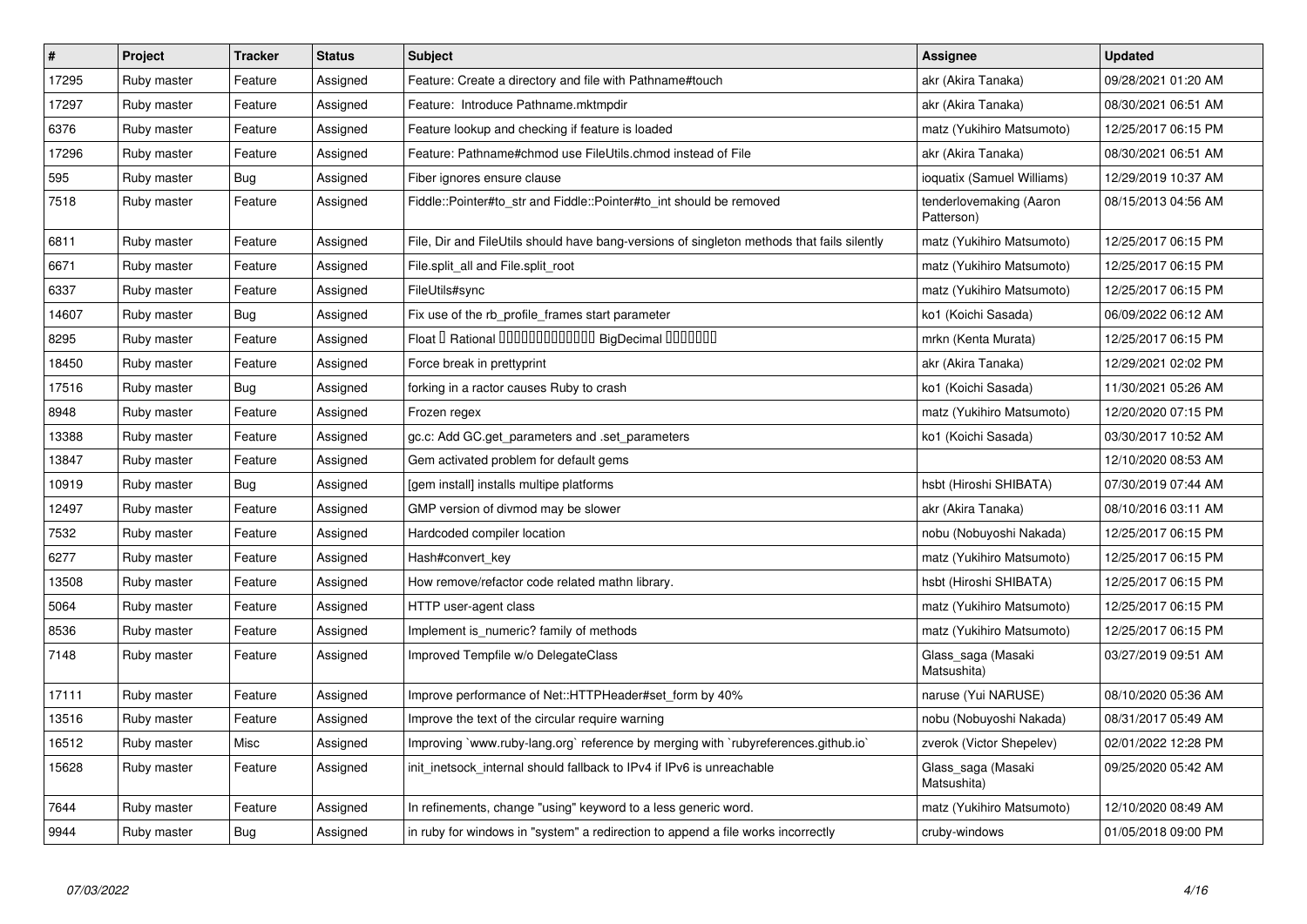| $\vert$ # | Project     | <b>Tracker</b> | <b>Status</b> | Subject                                                                                             | <b>Assignee</b>           | <b>Updated</b>      |
|-----------|-------------|----------------|---------------|-----------------------------------------------------------------------------------------------------|---------------------------|---------------------|
| 16842     | Ruby master | <b>Bug</b>     | Assigned      | 'inspect' prints the UTF-8 character U+0085 (NEXT LINE) verbatim even though it is not<br>printable | duerst (Martin Dürst)     | 02/26/2021 05:43 AM |
| 4831      | Ruby master | Feature        | Assigned      | Integer#prime_factors                                                                               | yugui (Yuki Sonoda)       | 01/23/2018 08:09 AM |
| 5310      | Ruby master | Feature        | Assigned      | Integral objects                                                                                    | mrkn (Kenta Murata)       | 12/25/2017 06:15 PM |
| 6594      | Ruby master | Feature        | Assigned      | Integrated Functor                                                                                  | matz (Yukihiro Matsumoto) | 12/10/2020 08:53 AM |
| 5654      | Ruby master | Feature        | Assigned      | Introduce global lock to avoid concurrent require                                                   | nahi (Hiroshi Nakamura)   | 12/25/2017 06:15 PM |
| 8445      | Ruby master | <b>Bug</b>     | Assigned      | IO.open and IO#set_enconding does not support :fallback option                                      | akr (Akira Tanaka)        | 06/14/2022 06:02 AM |
| 13610     | Ruby master | Feature        | Assigned      | IPAddr doesn't provide helpful methods to get the subnet or IP address                              | knu (Akinori MUSHA)       | 10/20/2017 01:13 AM |
| 11531     | Ruby master | Bug            | Assigned      | IPAddr#== implements wrong logic                                                                    | knu (Akinori MUSHA)       | 12/29/2019 12:50 PM |
| 8047      | Ruby master | Feature        | Assigned      | IPAddr makes host address with netmask                                                              | knu (Akinori MUSHA)       | 01/05/2018 09:00 PM |
| 11527     | Ruby master | Feature        | Assigned      | IPAddr#mask addr isn't a method                                                                     | knu (Akinori MUSHA)       | 11/07/2018 04:12 PM |
| 18459     | Ruby master | Feature        | Assigned      | IRB autocomplete dropdown colour options                                                            | aycabta (aycabta.)        | 01/05/2022 02:15 AM |
| 15371     | Ruby master | Feature        | Assigned      | <b>IRB with ARGV</b>                                                                                | aycabta (aycabta.)        | 02/14/2020 11:35 AM |
| 9955      | Ruby master | Bug            | Assigned      | issue building dll on mingw, library not found                                                      | nobu (Nobuyoshi Nakada)   | 01/05/2018 09:00 PM |
| 16694     | Ruby master | Bug            | Assigned      | JIT vs hardened GCC with PCH                                                                        | k0kubun (Takashi Kokubun) | 02/02/2021 07:38 AM |
| 5456      | Ruby master | Feature        | Assigned      | kernel#syscall() should be removed.                                                                 | matz (Yukihiro Matsumoto) | 12/10/2020 08:46 AM |
| 16124     | Ruby master | Misc           | Assigned      | Let the transient heap belong to objspace                                                           | ko1 (Koichi Sasada)       | 11/18/2019 08:48 AM |
| 16819     | Ruby master | Bug            | Assigned      | Line reporting off by one when reporting line of a hash?                                            | ko1 (Koichi Sasada)       | 06/16/2020 05:57 PM |
| 17593     | Ruby master | Feature        | Assigned      | load_iseq_eval should override the ISeq path                                                        | ko1 (Koichi Sasada)       | 02/16/2021 08:27 AM |
| 18169     | Ruby master | <b>Bug</b>     | Assigned      | Local copies of gemified libraries are being released out of sync with their gems                   | hsbt (Hiroshi SHIBATA)    | 02/25/2022 05:40 PM |
| 9115      | Ruby master | <b>Bug</b>     | Assigned      | Logger traps all exceptions; breaks Timeout                                                         | sonots (Naotoshi Seo)     | 08/20/2019 12:47 PM |
| 18133     | Ruby master | <b>Bug</b>     | Assigned      | LTO: TestGCCompact#test_ast_compacts segfaults on i686                                              |                           | 04/23/2022 04:19 PM |
| 14543     | Ruby master | <b>Bug</b>     | Assigned      | `make commit` show error of `common-srcs`                                                           | nobu (Nobuyoshi Nakada)   | 06/02/2018 04:17 AM |
| 6413      | Ruby master | Feature        | Assigned      | Make Dir.entries default to Dir.entries(Dir.pwd)                                                    | matz (Yukihiro Matsumoto) | 12/25/2017 06:15 PM |
| 15878     | Ruby master | Feature        | Assigned      | Make exit faster by not running GC                                                                  | ko1 (Koichi Sasada)       | 07/29/2019 07:48 AM |
| 18727     | Ruby master | <b>Bug</b>     | Assigned      | Make failed on x86_64-cygwin (LoadError)                                                            | peterzhu2118 (Peter Zhu)  | 04/16/2022 05:15 AM |
| 9366      | Ruby master | Bug            | Assigned      | "make-j32 check TESTS=-j32" occasionally fails on rubygems/specification                            | hsbt (Hiroshi SHIBATA)    | 07/26/2018 02:13 AM |
| 7503      | Ruby master | Feature        | Assigned      | make timeout.rb async-interrupt safe by default                                                     | matz (Yukihiro Matsumoto) | 12/25/2017 06:15 PM |
| 9768      | Ruby master | Feature        | Assigned      | Method that is visible only within a certain module/class                                           | matz (Yukihiro Matsumoto) | 04/25/2014 06:43 AM |
| 13298     | Ruby master | <b>Bug</b>     | Assigned      | mingw SEGV TestEnumerable#test_callcc                                                               | nobu (Nobuyoshi Nakada)   | 06/04/2021 03:41 AM |
| 8299      | Ruby master | <b>Bug</b>     | Assigned      | Minor error in float parsing                                                                        | nobu (Nobuyoshi Nakada)   | 12/30/2019 03:00 AM |
| 17578     | Ruby master | <b>Bug</b>     | Assigned      | mkmf experimental C++ Support                                                                       | nobu (Nobuyoshi Nakada)   | 01/27/2021 03:51 AM |
| 4924      | Ruby master | Feature        | Assigned      | mkmf have_header fails with C++ headers                                                             | nobu (Nobuyoshi Nakada)   | 12/25/2017 06:15 PM |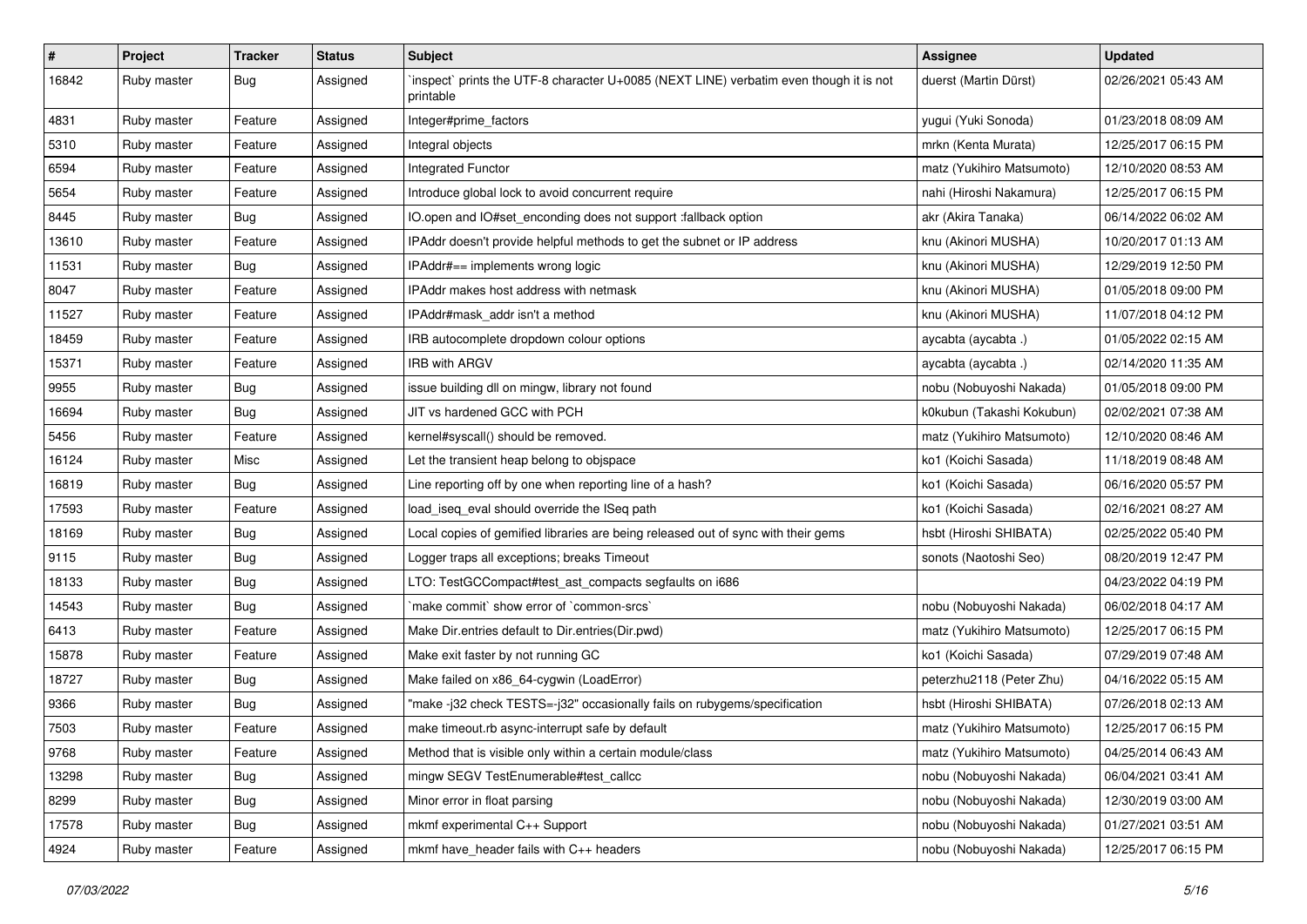| #     | Project     | <b>Tracker</b> | <b>Status</b> | Subject                                                                                                           | <b>Assignee</b>            | <b>Updated</b>      |
|-------|-------------|----------------|---------------|-------------------------------------------------------------------------------------------------------------------|----------------------------|---------------------|
| 6810  | Ruby master | Feature        | Assigned      | 'module A::B; end' is not equivalent to 'module A; module B; end; end' with respect to<br>constant lookup (scope) | matz (Yukihiro Matsumoto)  | 12/10/2020 09:22 AM |
| 10129 | Ruby master | Feature        | Assigned      | More descriptive error message for failed net/http requests                                                       | akr (Akira Tanaka)         | 01/05/2018 09:01 PM |
| 5445  | Ruby master | Feature        | Assigned      | Need RUBYOPT - r before ARGV - r                                                                                  | matz (Yukihiro Matsumoto)  | 12/25/2017 06:15 PM |
| 9020  | Ruby master | Feature        | Assigned      | Net::HTTPResponse predicate/query methods                                                                         | naruse (Yui NARUSE)        | 12/25/2017 06:15 PM |
| 5764  | Ruby master | Feature        | Assigned      | Net::HTTP should assume HTTP/0.9 on unexpected responses                                                          | naruse (Yui NARUSE)        | 07/15/2019 05:06 PM |
| 4247  | Ruby master | Feature        | Assigned      | New features for Array#sample, Array#choice                                                                       | mame (Yusuke Endoh)        | 12/25/2017 06:14 PM |
| 12436 | Ruby master | <b>Bug</b>     | Assigned      | newline argument of File.open seems not respected on Windows                                                      | nobu (Nobuyoshi Nakada)    | 10/25/2021 09:07 AM |
| 6596  | Ruby master | Feature        | Assigned      | New method `Array#indexes`                                                                                        | matz (Yukihiro Matsumoto)  | 07/29/2020 01:41 AM |
| 5389  | Ruby master | Feature        | Assigned      | New method Enumerator#iterate                                                                                     | matz (Yukihiro Matsumoto)  | 12/25/2017 06:15 PM |
| 5749  | Ruby master | Feature        | Assigned      | new method String#match_all needed                                                                                | matz (Yukihiro Matsumoto)  | 12/25/2017 06:15 PM |
| 6293  | Ruby master | Feature        | Assigned      | new queue / blocking queues                                                                                       | matz (Yukihiro Matsumoto)  | 12/25/2017 06:15 PM |
| 7321  | Ruby master | Feature        | Assigned      | Newton.#nsolve 00 2 0000000000                                                                                    | mrkn (Kenta Murata)        | 12/25/2017 06:15 PM |
| 4521  | Ruby master | Feature        | Assigned      | NoMethodError#message may take very long to execute                                                               | matz (Yukihiro Matsumoto)  | 12/25/2017 06:14 PM |
| 12506 | Ruby master | <b>Bug</b>     | Assigned      | On cygwin, Feature #5994 does not work                                                                            | cruby-cygwin               | 05/19/2022 08:20 AM |
| 12582 | Ruby master | <b>Bug</b>     | Assigned      | OpenSSL Authenticated Encryption should check for tag length                                                      | rhenium (Kazuki Yamaguchi) | 04/28/2017 01:45 PM |
| 8126  | Ruby master | Feature        | Assigned      | OpenSSL::SSL::SSLSocket does not define #recv and #send messages                                                  | rhenium (Kazuki Yamaguchi) | 08/08/2019 11:05 PM |
| 11322 | Ruby master | Feature        | Assigned      | OpenUri: RuntimeError: HTTP redirection loop                                                                      | akr (Akira Tanaka)         | 11/13/2020 03:52 AM |
| 17291 | Ruby master | Feature        | Assigned      | Optimize __send__ call                                                                                            | matz (Yukihiro Matsumoto)  | 01/12/2021 05:47 AM |
| 11816 | Ruby master | Feature        | Assigned      | Partial safe navigation operator                                                                                  | matz (Yukihiro Matsumoto)  | 04/14/2020 08:02 AM |
| 10791 | Ruby master | Misc           | Assigned      | [PATCH 1/1] Remove unnecessary passing value from doc for Observable                                              |                            | 08/10/2018 10:51 AM |
| 10782 | Ruby master | Feature        | Assigned      | Patch: Add constants for BigDecimal for ZERO, ONE, TEN                                                            | mrkn (Kenta Murata)        | 05/21/2015 08:13 AM |
| 4464  | Ruby master | Feature        | Assigned      | [PATCH] add Fcntl::Flock object for easier use of POSIX file locks                                                | kosaki (Motohiro KOSAKI)   | 12/25/2017 06:14 PM |
| 14901 | Ruby master | Feature        | Assigned      | [PATCH] do not block SIGCHLD in normal Ruby Threads                                                               | normalperson (Eric Wong)   | 07/19/2021 05:23 AM |
| 13221 | Ruby master | Feature        | Assigned      | [PATCH] gems/bundled_gems: add "curses" RubyGem                                                                   | naruse (Yui NARUSE)        | 09/25/2017 06:32 PM |
| 13721 | Ruby master | Feature        | Assigned      | [PATCH] net/imap: dedupe attr keys in Net::IMAP::FetchData                                                        | normalperson (Eric Wong)   | 07/27/2017 09:51 AM |
| 8460  | Ruby master | Feature        | Assigned      | PATCH: optparse: add keep_unknown option                                                                          | nobu (Nobuyoshi Nakada)    | 05/27/2021 10:07 PM |
| 10459 | Ruby master | Feature        | Assigned      | [PATCH] rfc3339 method for Time                                                                                   | akr (Akira Tanaka)         | 05/21/2015 08:14 AM |
| 2294  | Ruby master | Feature        | Assigned      | [PATCH] ruby_bind_stack() to embed Ruby in coroutine                                                              | ko1 (Koichi Sasada)        | 01/05/2018 09:00 PM |
| 15239 | Ruby master | Feature        | Assigned      | [patch] test-spec win32ole                                                                                        | suke (Masaki Suketa)       | 12/29/2019 01:04 PM |
| 7412  | Ruby master | Feature        | Assigned      | Pathname#relative_path_from does not support mixed directory separators on windows                                | akr (Akira Tanaka)         | 01/05/2018 09:00 PM |
| 18572 | Ruby master | <b>Bug</b>     | Assigned      | Performance regression when invoking refined methods                                                              | ko1 (Koichi Sasada)        | 02/10/2022 12:48 AM |
| 12354 | Ruby master | Feature        | Assigned      | PKey::EC Can't output public key pem when private key exists                                                      | rhenium (Kazuki Yamaguchi) | 07/24/2019 10:57 PM |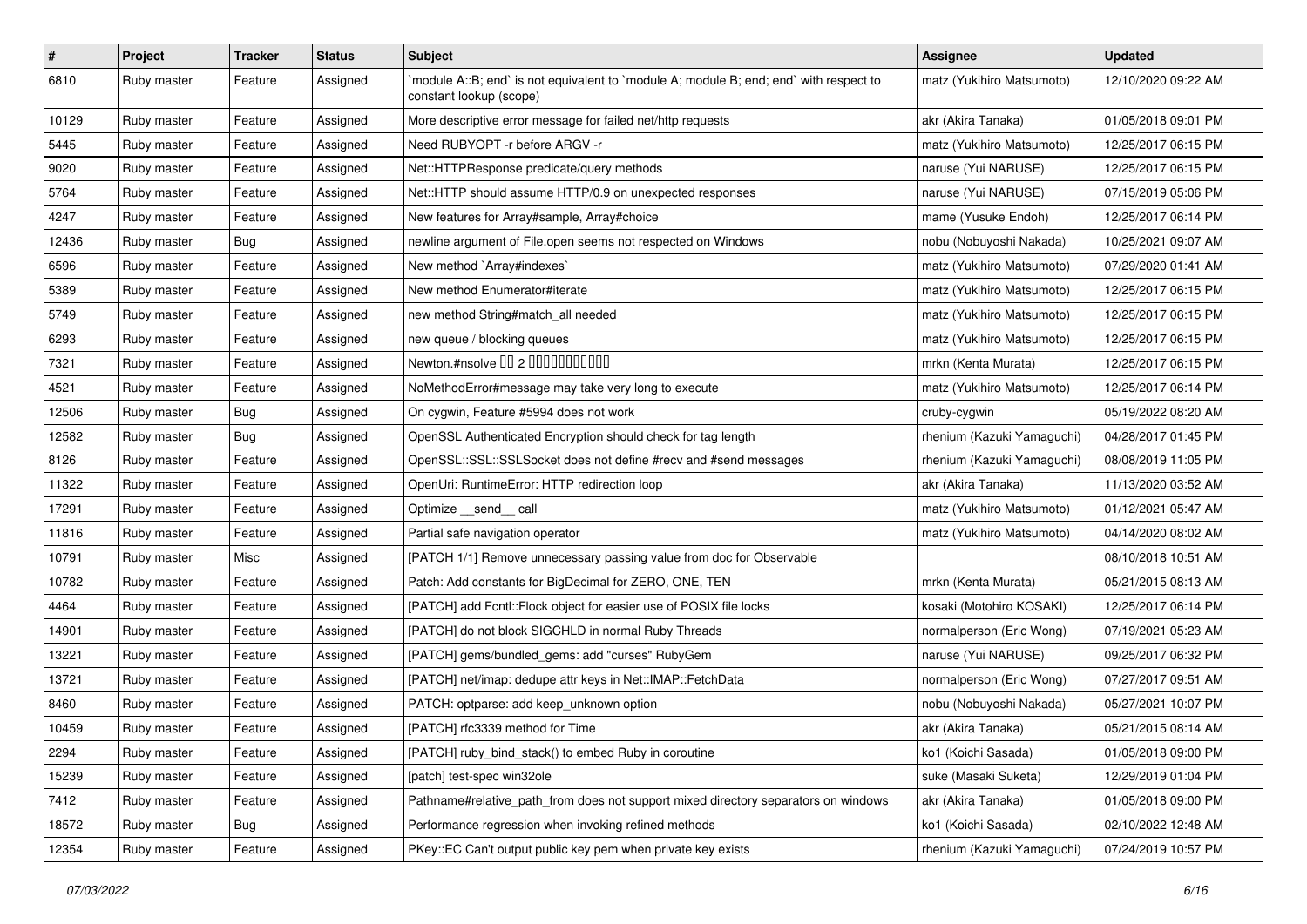| $\vert$ # | Project     | <b>Tracker</b> | <b>Status</b> | Subject                                                                                                     | <b>Assignee</b>                       | <b>Updated</b>      |
|-----------|-------------|----------------|---------------|-------------------------------------------------------------------------------------------------------------|---------------------------------------|---------------------|
| 7968      | Ruby master | <b>Bug</b>     | Assigned      | Poor UDPSocket#send performance in ruby 2.0.0 on windows                                                    | cruby-windows                         | 10/23/2017 12:23 AM |
| 5007      | Ruby master | Feature        | Assigned      | Proc#call_under: Unifying instance_eval and instance_exec                                                   | matz (Yukihiro Matsumoto)             | 04/19/2018 07:57 AM |
| 6012      | Ruby master | Feature        | Assigned      | Proc#source_location also return the column                                                                 | nobu (Nobuyoshi Nakada)               | 02/12/2019 07:49 AM |
| 16461     | Ruby master | Feature        | Assigned      | Proc#using                                                                                                  | matz (Yukihiro Matsumoto)             | 12/10/2020 09:10 AM |
| 8271      | Ruby master | Feature        | Assigned      | Proposal for moving to a more visible, formal process for feature requests                                  | matz (Yukihiro Matsumoto)             | 12/23/2021 11:40 PM |
| 6648      | Ruby master | Feature        | Assigned      | Provide a standard API for retrieving all command-line flags passed to Ruby                                 | matz (Yukihiro Matsumoto)             | 12/25/2017 06:15 PM |
| 4824      | Ruby master | Feature        | Assigned      | Provide method Kernel#executed?                                                                             | matz (Yukihiro Matsumoto)             | 03/05/2018 04:57 AM |
| 8164      | Ruby master | Feature        | Assigned      | Public/Private                                                                                              | matz (Yukihiro Matsumoto)             | 12/10/2020 08:50 AM |
| 14397     | Ruby master | Feature        | Assigned      | public, protected and private should return their arguments instead of self                                 | matz (Yukihiro Matsumoto)             | 12/10/2018 07:08 AM |
| 10637     | Ruby master | Feature        | Assigned      | Puppet orchestration on vagrant fails with Error: Non-HTTP proxy URI                                        | akr (Akira Tanaka)                    | 09/23/2020 10:23 PM |
| 5781      | Ruby master | Feature        | Assigned      | Query attributes (attribute methods ending in `?` mark)                                                     | matz (Yukihiro Matsumoto)             | 01/10/2020 06:34 AM |
| 17677     | Ruby master | <b>Bug</b>     | Assigned      | Ractor crashes fork when blocking                                                                           | ko1 (Koichi Sasada)                   | 03/09/2021 12:42 AM |
| 18024     | Ruby master | <b>Bug</b>     | Assigned      | Ractor crashes when connections are closed in multiple Ractors                                              | ko1 (Koichi Sasada)                   | 12/14/2021 04:41 PM |
| 17679     | Ruby master | Bug            | Assigned      | Ractor incoming channel can consume unlimited resources                                                     | ko1 (Koichi Sasada)                   | 06/30/2022 10:49 AM |
| 17998     | Ruby master | <b>Bug</b>     | Assigned      | ractor: process hanging (with ractors initialized, but not being used)                                      | ko1 (Koichi Sasada)                   | 12/02/2021 08:17 PM |
| 17678     | Ruby master | Bug            | Assigned      | Ractors do not restart after fork                                                                           | ko1 (Koichi Sasada)                   | 03/09/2021 12:42 AM |
| 17826     | Ruby master | <b>Bug</b>     | Assigned      | Ractor#take hangs if used in multiple Threads                                                               | ko1 (Koichi Sasada)                   | 12/15/2021 01:30 PM |
| 6317      | Ruby master | Feature        | Assigned      |                                                                                                             | matz (Yukihiro Matsumoto)             | 12/25/2017 06:15 PM |
| 7580      | Ruby master | Feature        | Assigned      | Range translation                                                                                           | matz (Yukihiro Matsumoto)             | 06/11/2018 09:51 AM |
| 6769      | Ruby master | Feature        | Assigned      | rbinstall.rb: install both src and batch files separetely                                                   | nobu (Nobuyoshi Nakada)               | 10/30/2015 12:38 PM |
| 6047      | Ruby master | Feature        | Assigned      | read_all: Grow buffer exponentially in generic case                                                         |                                       | 09/13/2015 03:19 AM |
| 7859      | Ruby master | <b>Bug</b>     | Assigned      | Readline: Incorrect arrow key behavior in vi_editing_mode insert mode with Readline 6.2                     | kouji (Kouji Takao)                   | 12/25/2017 06:15 PM |
| 7488      | Ruby master | Feature        | Assigned      | Receiving object_id in object creation probes                                                               | tenderlovemaking (Aaron<br>Patterson) | 12/25/2017 06:15 PM |
| 1644      | Ruby master | Feature        | Assigned      | recv on inherited socket wrapped in TCPSocket does not read data, on Windows                                | cruby-windows                         | 12/10/2020 08:45 AM |
| 17376     | Ruby master | Misc           | Assigned      | Reduce number of GitHub Actions                                                                             | shyouhei (Shyouhei Urabe)             | 12/10/2020 11:50 AM |
| 13129     | Ruby master | Feature        | Assigned      | Refinements cannot refine method_missing and respond_to_missing?                                            | matz (Yukihiro Matsumoto)             | 07/03/2021 10:45 PM |
| 11704     | Ruby master | Bug            | Assigned      | Refinements only get "used" once in loop                                                                    | matz (Yukihiro Matsumoto)             | 04/14/2016 02:45 AM |
| 13671     | Ruby master | <b>Bug</b>     | Assigned      | Regexp with lookbehind and case-insensitivity raises RegexpError only on strings with<br>certain characters | duerst (Martin Dürst)                 | 11/30/2021 04:42 AM |
| 16776     | Ruby master | <b>Bug</b>     | Assigned      | Regression in coverage library                                                                              | ko1 (Koichi Sasada)                   | 11/24/2021 07:26 AM |
| 18371     | Ruby master | Misc           | Assigned      | Release branches (release information in general)                                                           | naruse (Yui NARUSE)                   | 03/23/2022 10:32 PM |
| 18571     | Ruby master | Feature        | Assigned      | Removed the bundled sources from release package after Ruby 3.2                                             | hsbt (Hiroshi SHIBATA)                | 03/28/2022 06:23 AM |
| 16963     | Ruby master | Feature        | Assigned      | Remove English.rb from Ruby 2.8/3.0                                                                         | hsbt (Hiroshi SHIBATA)                | 06/19/2020 09:48 AM |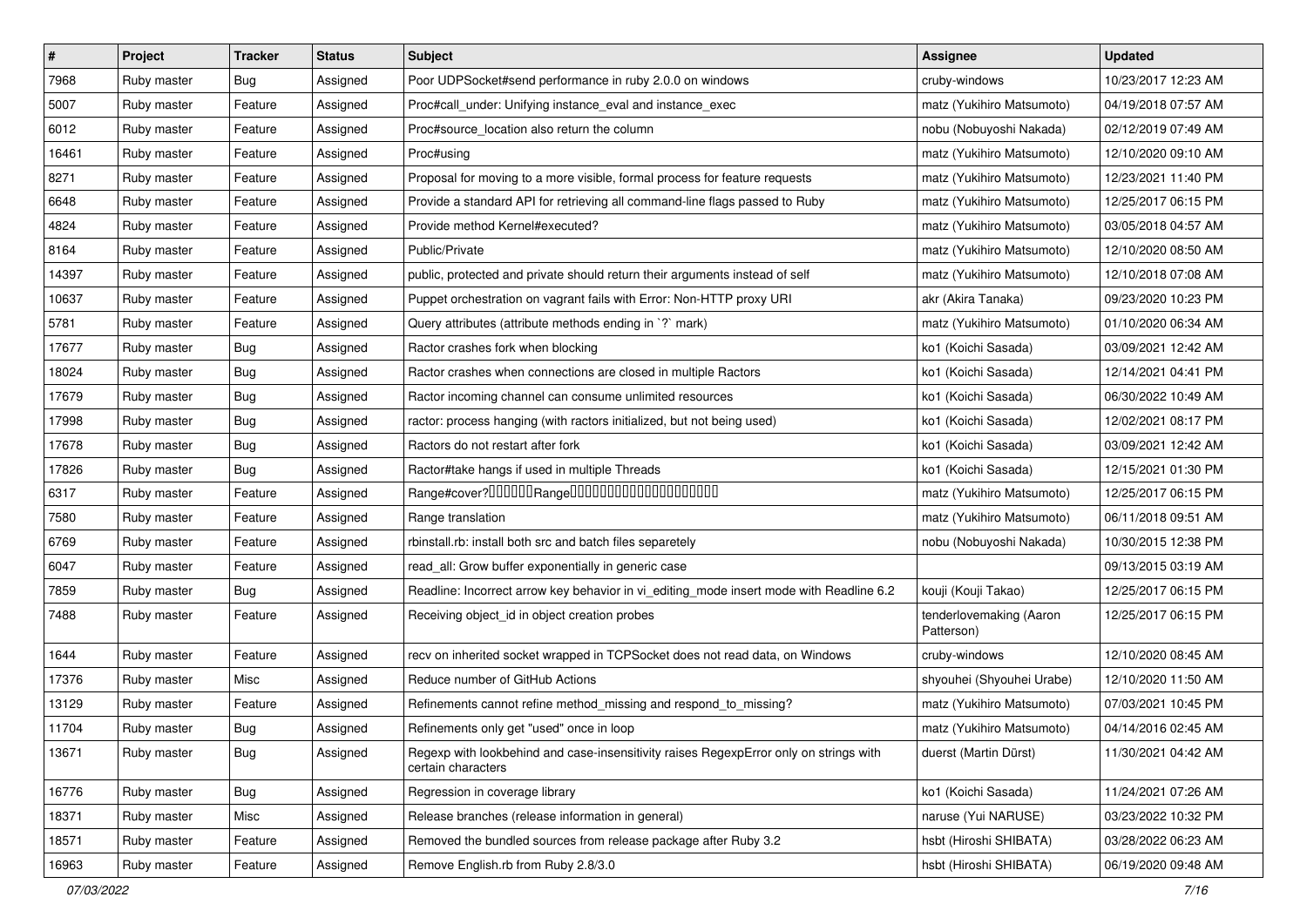| #     | Project     | <b>Tracker</b> | <b>Status</b> | Subject                                                                                                                                                             | <b>Assignee</b>                     | <b>Updated</b>      |
|-------|-------------|----------------|---------------|---------------------------------------------------------------------------------------------------------------------------------------------------------------------|-------------------------------------|---------------------|
| 6354  | Ruby master | Feature        | Assigned      | Remove escape (break/return/redo/next support) from class/module scope                                                                                              | matz (Yukihiro Matsumoto)           | 12/25/2017 06:15 PM |
| 6265  | Ruby master | Feature        | Assigned      | Remove 'useless' 'concatenation' syntax                                                                                                                             | naruse (Yui NARUSE)                 | 08/10/2016 02:36 AM |
| 16747 | Ruby master | Misc           | Assigned      | Repository reorganization request                                                                                                                                   | nobu (Nobuyoshi Nakada)             | 05/22/2020 01:30 PM |
| 6445  | Ruby master | Feature        | Assigned      | request for default length/position on string index                                                                                                                 | matz (Yukihiro Matsumoto)           | 12/25/2017 06:15 PM |
| 5643  | Ruby master | Feature        | Assigned      | require/load options and binding option                                                                                                                             | matz (Yukihiro Matsumoto)           | 12/25/2017 06:15 PM |
| 18355 | Ruby master | <b>Bug</b>     | Assigned      | require("pathname") within rack application chnages behaviors of Pathname methods, such<br>as absolute?(), when there are two versions of 'pathname' gem installed. | hsbt (Hiroshi SHIBATA)              | 11/30/2021 08:01 AM |
| 13513 | Ruby master | Bug            | Assigned      | Resolv::DNS::Message.decode hangs after detecting truncation in UDP messages                                                                                        | akr (Akira Tanaka)                  | 03/08/2021 11:35 PM |
| 14922 | Ruby master | Feature        | Assigned      | Resolv getaddresses ignores AAAA records for IPv6                                                                                                                   | akr (Akira Tanaka)                  | 11/13/2020 04:01 AM |
| 13864 | Ruby master | <b>Bug</b>     | Assigned      | Rinda multicast test failures due to missing default route                                                                                                          | seki (Masatoshi Seki)               | 08/17/2021 07:16 AM |
| 17478 | Ruby master | Bug            | Assigned      | Ruby3.0 is slower than Ruby2.7.2 when parsing a large CSV file                                                                                                      | kou (Kouhei Sutou)                  | 11/24/2021 05:12 AM |
| 18337 | Ruby master | Bug            | Assigned      | Ruby allows zero-width characters in identifiers                                                                                                                    | duerst (Martin Dürst)               | 11/24/2021 09:13 AM |
| 11269 | Ruby master | Bug            | Assigned      | ruby init setproctitle() should be called before require libraries()                                                                                                | kosaki (Motohiro KOSAKI)            | 06/17/2015 03:01 AM |
| 18464 | Ruby master | Bug            | Assigned      | RUBY_INTERNAL_EVENT_NEWOBJ tracepoint causes an interpreter crash when<br>combined with Ractors                                                                     | ko1 (Koichi Sasada)                 | 06/08/2022 08:25 AM |
| 5317  | Ruby master | Bug            | Assigned      |                                                                                                                                                                     | nobu (Nobuyoshi Nakada)             | 01/05/2018 09:00 PM |
| 5741  | Ruby master | Feature        | Assigned      | Secure Erasure of Passwords                                                                                                                                         | matz (Yukihiro Matsumoto)           | 12/25/2017 06:15 PM |
| 18034 | Ruby master | Bug            | Assigned      | Segmentation fault fiddle with `--enable-bundled-libffi` and macOS                                                                                                  | kou (Kouhei Sutou)                  | 11/30/2021 07:39 AM |
| 5334  | Ruby master | Bug            | Assigned      | Segmentation fault in InternetExplorer IServiceProvider interface                                                                                                   | suke (Masaki Suketa)                | 12/30/2019 03:00 AM |
| 12444 | Ruby master | Bug            | Assigned      | Segmentation fault when running TestException#test_machine_stackoverflow on cygwin                                                                                  | cruby-cygwin                        | 05/19/2022 08:20 AM |
| 18142 | Ruby master | Bug            | Assigned      | Segmentation fault with Ruby 3.0.2                                                                                                                                  | k0kubun (Takashi Kokubun)           | 09/02/2021 07:43 AM |
| 17196 | Ruby master | Bug            | Assigned      | Segmentation Fault with Socket#close in Ractors                                                                                                                     | ko1 (Koichi Sasada)                 | 03/20/2022 01:52 PM |
| 17339 | Ruby master | Feature        | Assigned      | Semantic grouping with BigDecimal#to_s                                                                                                                              | mrkn (Kenta Murata)                 | 12/20/2021 12:39 PM |
| 6841  | Ruby master | Feature        | Assigned      | Shorthand for Assigning Return Value of Method to Self                                                                                                              | matz (Yukihiro Matsumoto)           | 12/10/2020 08:53 AM |
| 12676 | Ruby master | Feature        | Assigned      | Significant performance increase, and code conciseness, for prime division method in<br>prime.rb                                                                    | marcandre (Marc-Andre<br>Lafortune) | 11/18/2016 03:46 PM |
| 12639 | Ruby master | Feature        | Assigned      | Speed up require in RubyGems by 5x                                                                                                                                  | hsbt (Hiroshi SHIBATA)              | 07/26/2018 02:12 AM |
| 15281 | Ruby master | Feature        | Assigned      | Speed up Set#intersect with size check.                                                                                                                             | knu (Akinori MUSHA)                 | 08/11/2020 02:43 AM |
| 14737 | Ruby master | Feature        | Assigned      | Split default gems into separate directory structure                                                                                                                | hsbt (Hiroshi SHIBATA)              | 09/02/2020 06:00 PM |
| 6133  | Ruby master | Feature        | Assigned      | SSLSocketDshutdownDDDD                                                                                                                                              |                                     | 09/13/2015 03:22 AM |
| 11028 | Ruby master | Feature        | Assigned      | standalone running single file ( zipped archives of ruby code) running **without installation**<br>using "gem install "                                             | matz (Yukihiro Matsumoto)           | 04/04/2015 01:44 AM |
| 16025 | Ruby master | Misc           | Assigned      | 'st_check_for_sizeof_st_index_t' declared as array with a negative size (emscripten)                                                                                | nobu (Nobuyoshi Nakada)             | 07/30/2019 11:20 AM |
| 14679 | Ruby master | <b>Bug</b>     | Assigned      | StdLib gems should properly specify their dependencies                                                                                                              | hsbt (Hiroshi SHIBATA)              | 04/11/2018 01:14 PM |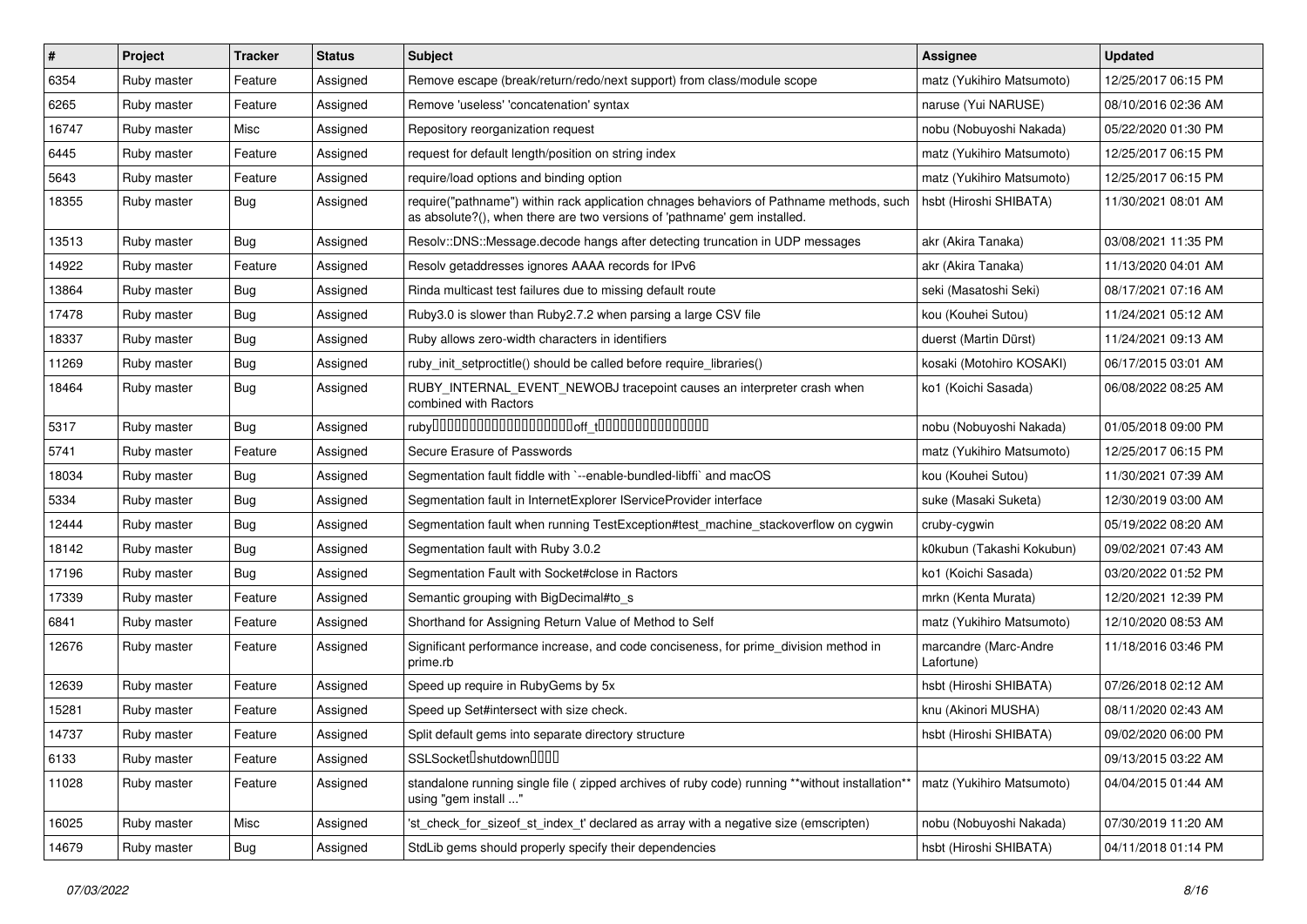| $\sharp$ | Project     | <b>Tracker</b> | <b>Status</b> | Subject                                                                                     | <b>Assignee</b>           | <b>Updated</b>      |
|----------|-------------|----------------|---------------|---------------------------------------------------------------------------------------------|---------------------------|---------------------|
| 11526    | Ruby master | Bug            | Assigned      | Streaming HTTP requests are not idempotent and should not be retried                        | naruse (Yui NARUSE)       | 07/01/2019 09:16 PM |
| 16497    | Ruby master | <b>Bug</b>     | Assigned      | StringIO#internal_encoding is broken (more severely in 2.7)                                 | nobu (Nobuyoshi Nakada)   | 10/26/2021 04:31 PM |
| 6802     | Ruby master | Feature        | Assigned      | String#scan should have equivalent yielding MatchData                                       | matz (Yukihiro Matsumoto) | 12/25/2017 06:15 PM |
| 5558     | Ruby master | Feature        | Assigned      | String#% strange arity errors                                                               | matz (Yukihiro Matsumoto) | 12/25/2017 06:15 PM |
| 7349     | Ruby master | Feature        | Assigned      | Struct#inspect needs more meaningful output                                                 | matz (Yukihiro Matsumoto) | 12/25/2017 06:15 PM |
| 17638    | Ruby master | Feature        | Assigned      | Support backtracing with the libbacktrace library                                           | naruse (Yui NARUSE)       | 03/05/2021 03:40 PM |
| 8263     | Ruby master | Feature        | Assigned      | Support discovering yield state of individual Fibers                                        | ko1 (Koichi Sasada)       | 12/23/2021 11:40 PM |
| 9830     | Ruby master | Feature        | Assigned      | Support for GOST private/public keys                                                        |                           | 09/13/2015 03:10 AM |
| 5825     | Ruby master | Feature        | Assigned      | Sweet instance var assignment in the object initializer                                     | matz (Yukihiro Matsumoto) | 12/10/2020 08:53 AM |
| 4040     | Ruby master | <b>Bug</b>     | Assigned      | SystemStackError with Hash[*a] for Large _a_                                                | ko1 (Koichi Sasada)       | 12/25/2017 06:14 PM |
| 3953     | Ruby master | Feature        | Assigned      | TCPSocket / UDPSocket do not accept IPAddr objects.                                         | knu (Akinori MUSHA)       | 12/25/2017 06:14 PM |
| 4592     | Ruby master | Feature        | Assigned      | Tempfile0000000                                                                             | matz (Yukihiro Matsumoto) | 12/25/2017 06:14 PM |
| 12442    | Ruby master | <b>Bug</b>     | Assigned      | TestArgf#test_textmode fails on cygwin                                                      | cruby-cygwin              | 05/19/2022 08:20 AM |
| 12473    | Ruby master | Bug            | Assigned      | Test failure on fedora with TestTimeExtension#test_huge_precision                           | nobu (Nobuyoshi Nakada)   | 04/28/2017 01:45 PM |
| 14090    | Ruby master | <b>Bug</b>     | Assigned      | TestGc#test_interrupt_in_finalizer` fails very rarely                                       | ko1 (Koichi Sasada)       | 12/02/2021 07:24 PM |
| 12445    | Ruby master | <b>Bug</b>     | Assigned      | Testing TestlO#test_open_fifo_does_not_block_other_threads results in deadlock on<br>cygwin | cruby-cygwin              | 05/19/2022 08:20 AM |
| 14727    | Ruby master | <b>Bug</b>     | Assigned      | TestQueue#test_queue_with_trap always timeout on Windows10                                  | ko1 (Koichi Sasada)       | 05/01/2018 02:59 AM |
| 13269    | Ruby master | <b>Bug</b>     | Assigned      | test/readline/test_readline.rb and mingw                                                    | nobu (Nobuyoshi Nakada)   | 03/13/2017 08:56 AM |
| 17662    | Ruby master | Misc           | Assigned      | The heredoc pattern used in tests does not syntax highlight correctly in many editors       | nobu (Nobuyoshi Nakada)   | 06/30/2021 12:54 PM |
| 9755     | Ruby master | Feature        | Assigned      | Thread::Backtrace::Location#defined class                                                   | ko1 (Koichi Sasada)       | 04/18/2014 09:22 AM |
| 6694     | Ruby master | Feature        | Assigned      | Thread.new without block.                                                                   | ko1 (Koichi Sasada)       | 12/25/2017 06:15 PM |
| 17363    | Ruby master | Feature        | Assigned      | Timeouts                                                                                    | ko1 (Koichi Sasada)       | 05/14/2022 09:06 AM |
| 17289    | Ruby master | Bug            | Assigned      | Time#strftime occurs Segmentation Fault on ruby-2.7.2p137                                   | shyouhei (Shyouhei Urabe) | 11/05/2020 07:57 AM |
| 7976     | Ruby master | Bug            | Assigned      | TracePoint call is at call point, not call site                                             | ko1 (Koichi Sasada)       | 01/05/2018 09:00 PM |
| 6351     | Ruby master | <b>Bug</b>     | Assigned      | transcode table generator does not support multi characters of Unicode                      | duerst (Martin Dürst)     | 12/25/2017 06:15 PM |
| 12911    | Ruby master | Misc           | Assigned      | Translate docs                                                                              |                           | 11/24/2021 04:52 AM |
| 12725    | Ruby master | Bug            | Assigned      | Trying to use ./miniruby before it exists                                                   | nobu (Nobuyoshi Nakada)   | 04/28/2017 01:45 PM |
| 11625    | Ruby master | Feature        | Assigned      | Unlock GVL for SHA1 calculations                                                            |                           | 09/25/2018 11:26 AM |
| 16027    | Ruby master | Feature        | Assigned      | Update Ruby's dtrace / USDT API to match what is exposed via the TracePoint API             | ko1 (Koichi Sasada)       | 08/03/2019 02:41 AM |
| 13047    | Ruby master | Feature        | Assigned      | Use String literal instead of `String#+` for multiline pretty-printing of multiline strings | akr (Akira Tanaka)        | 02/22/2017 07:09 AM |
| 12653    | Ruby master | Feature        | Assigned      | Use wide WinAPI for rb w32 getcwd                                                           | usa (Usaku NAKAMURA)      | 09/12/2016 06:35 AM |
| 17355    | Ruby master | Feature        | Assigned      | Using same set of names in or-patterns (pattern matching with $Foo(x)   Bar(x)$ )           | ktsj (Kazuki Tsujimoto)   | 09/13/2021 09:11 AM |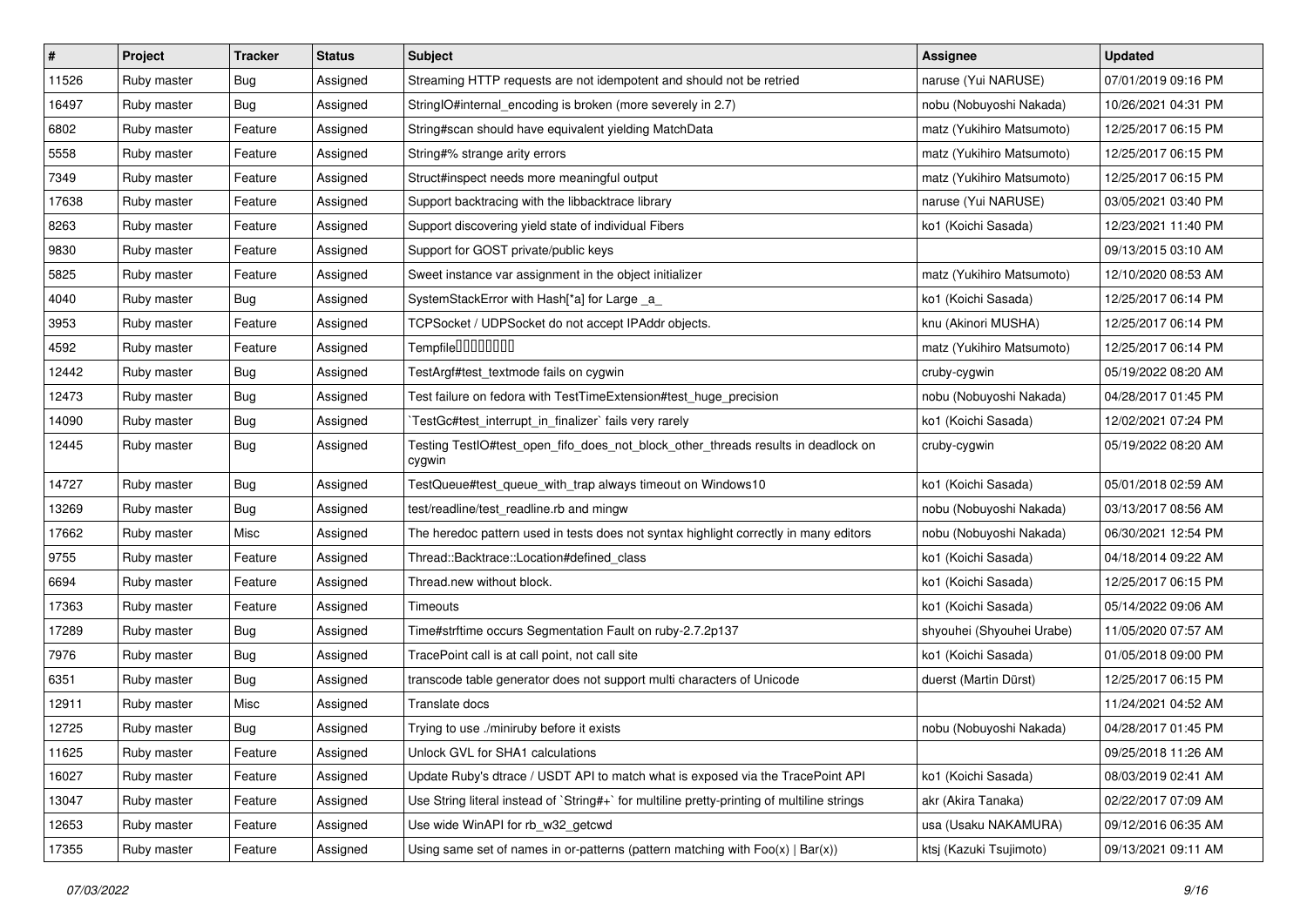| $\vert$ # | Project     | <b>Tracker</b> | <b>Status</b> | <b>Subject</b>                                                                                                                              | <b>Assignee</b>                     | <b>Updated</b>      |
|-----------|-------------|----------------|---------------|---------------------------------------------------------------------------------------------------------------------------------------------|-------------------------------------|---------------------|
| 6613      | Ruby master | Feature        | Assigned      | VT_RECORD, IRecordInfo Support in WIN32OLE                                                                                                  | suke (Masaki Suketa)                | 12/25/2017 06:15 PM |
| 12040     | Ruby master | <b>Bug</b>     | Assigned      | [Win32] File.stat fails on a mounted volume                                                                                                 | cruby-windows                       | 02/01/2016 08:13 AM |
| 15550     | Ruby master | <b>Bug</b>     | Assigned      | Windows - gem bin files - can't run from bash shell                                                                                         | hsbt (Hiroshi SHIBATA)              | 03/20/2019 01:05 AM |
| 7964      | Ruby master | <b>Bug</b>     | Assigned      | Writing an ASCII-8BIT String to a StringIO created from a UTF-8 String                                                                      | nobu (Nobuyoshi Nakada)             | 01/05/2018 09:00 PM |
| 9816      | Ruby master | Feature        | Assigned      | 00000000000000000000                                                                                                                        | matz (Yukihiro Matsumoto)           | 10/28/2014 08:29 AM |
| 17422     | Ruby master | Misc           | Open          | 3.0 documentation problems tracking ticket                                                                                                  |                                     | 12/24/2020 12:51 PM |
| 17383     | Ruby master | <b>Bug</b>     | Open          | 3.0 recursion memory speed issues                                                                                                           |                                     | 12/09/2020 05:41 PM |
| 18058     | Ruby master | <b>Bug</b>     | Open          | 3.1.0-dev with MJIT enabled Zlib::BufError during `gem install`                                                                             | k0kubun (Takashi Kokubun)           | 08/02/2021 08:31 PM |
| 18404     | Ruby master | Misc           | Open          | 3.1 documentation problems tracking ticket                                                                                                  |                                     | 12/24/2021 03:59 PM |
| 18332     | Ruby master | Feature        | Open          | a ? b                                                                                                                                       |                                     | 12/29/2021 04:38 AM |
| 12272     | Ruby master | Feature        | Open          | Accepting HTML entity name in string literal                                                                                                |                                     | 04/13/2016 05:16 AM |
| 12247     | Ruby master | Feature        | Open          | accept multiple arguments at Array#delete                                                                                                   |                                     | 04/04/2016 10:16 PM |
| 9347      | Ruby master | Feature        | Open          | Accept non callable argument to detect                                                                                                      | marcandre (Marc-Andre<br>Lafortune) | 01/05/2018 09:00 PM |
| 16381     | Ruby master | Feature        | Open          | Accept resolv_timeout in Net::HTTP                                                                                                          |                                     | 11/29/2019 04:38 PM |
| 9992      | Ruby master | Feature        | Open          | Access Modifiers (Internal Interfaces)                                                                                                      |                                     | 12/18/2017 03:04 PM |
| 12867     | Ruby master | Feature        | Open          | Add ability to check validity of a URL                                                                                                      |                                     | 12/23/2021 11:43 PM |
| 18812     | Ruby master | Feature        | Open          | Add ability to trace exit locations for YJIT                                                                                                |                                     | 06/01/2022 02:42 PM |
| 17834     | Ruby master | Feature        | Open          | Add a Bytes and BytesArray class that implement memoryview                                                                                  |                                     | 05/06/2021 02:22 PM |
| 18168     | Ruby master | Feature        | Open          | Add ActiveSupport deep_transform_values to Ruby                                                                                             |                                     | 09/15/2021 05:29 AM |
| 17155     | Ruby master | Feature        | Open          | Add a Diggable mixin                                                                                                                        |                                     | 09/05/2020 02:08 PM |
| 14758     | Ruby master | Feature        | Open          | Add a first-class support for isolated bounded packages / modules / contexts                                                                |                                     | 05/18/2018 09:13 AM |
| 17942     | Ruby master | Feature        | Open          | Add a `initialize(public @a, private @b)` shortcut syntax for defining public/private<br>accessors for instance vars as part of constructor |                                     | 12/13/2021 12:43 AM |
| 9185      | Ruby master | Feature        | Open          | Add alias_class_method or class_alias functionality                                                                                         |                                     | 01/05/2018 09:00 PM |
| 15541     | Ruby master | Feature        | Open          | Add alias symbolize_keys for symbolize_names kwarg for JSON.parse                                                                           |                                     | 01/15/2020 07:00 PM |
| 11181     | Ruby master | Feature        | Open          | Add a line directive to Ruby                                                                                                                | matz (Yukihiro Matsumoto)           | 01/26/2016 02:04 AM |
| 7704      | Ruby master | Feature        | Open          | Add a list of enabled (experimental) language features.                                                                                     | matz (Yukihiro Matsumoto)           | 12/25/2017 06:15 PM |
| 15446     | Ruby master | Feature        | Open          | Add a method `String#each_match` to the Ruby core                                                                                           |                                     | 02/06/2019 08:00 AM |
| 13395     | Ruby master | Feature        | Open          | Add a method to check for not nil                                                                                                           |                                     | 09/30/2017 12:53 PM |
| 16761     | Ruby master | Feature        | Open          | Add an API to move the entire heap, as to make testing GC.compact compatibility easier                                                      |                                     | 05/07/2020 04:03 PM |
| 16665     | Ruby master | Feature        | Open          | Add an Array#except_index method                                                                                                            |                                     | 03/15/2020 03:37 PM |
| 18762     | Ruby master | Feature        | Open          | Add an Array#undigits that compliments Integer#digits                                                                                       |                                     | 05/03/2022 08:08 PM |
| 13820     | Ruby master | Feature        | Open          | Add a nil coalescing operator                                                                                                               |                                     | 03/16/2021 03:34 PM |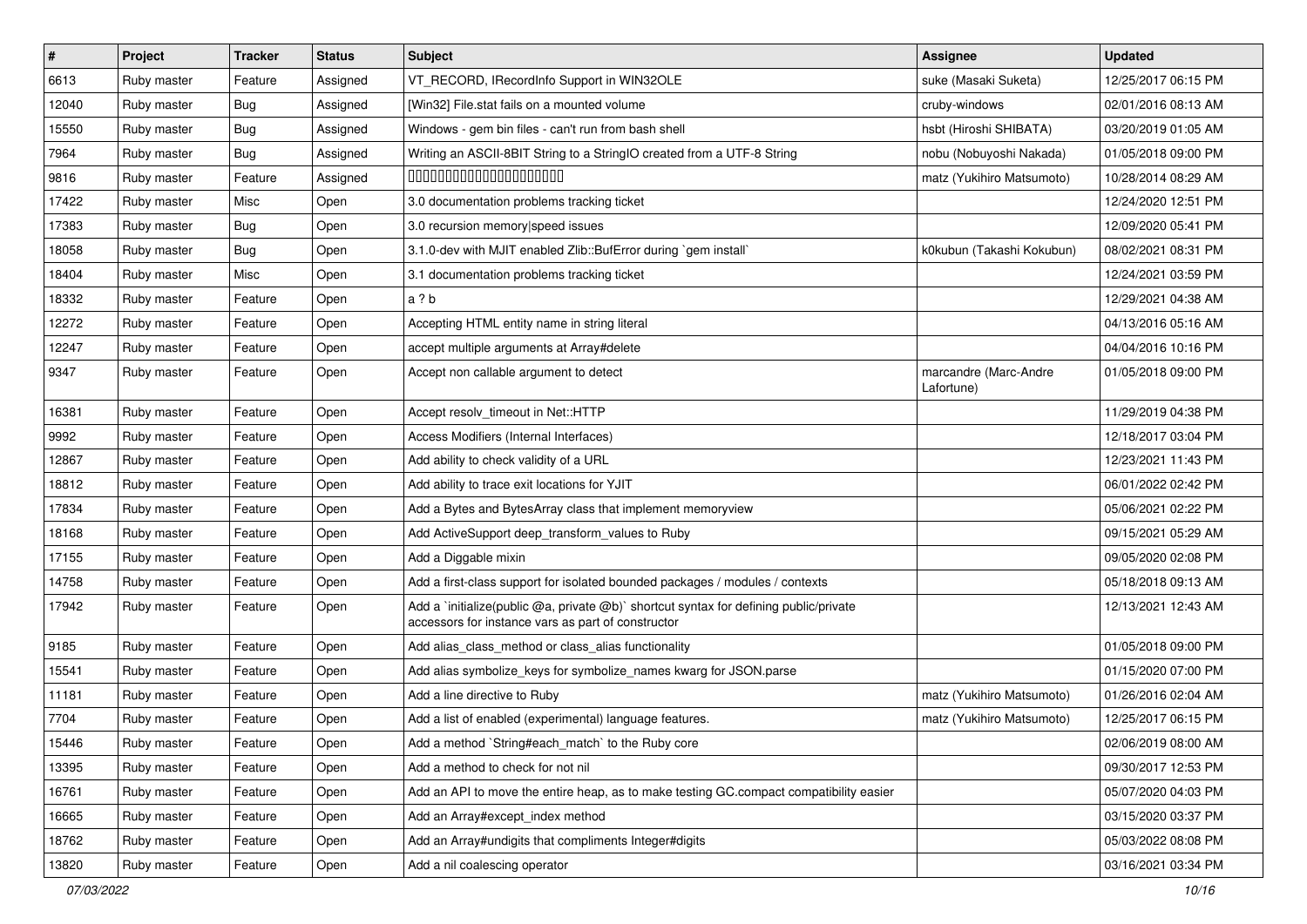| $\vert$ # | Project     | <b>Tracker</b> | <b>Status</b> | <b>Subject</b>                                                                       | <b>Assignee</b>           | <b>Updated</b>      |
|-----------|-------------|----------------|---------------|--------------------------------------------------------------------------------------|---------------------------|---------------------|
| 16946     | Ruby master | Feature        | Open          | Add an `intersperse` method                                                          |                           | 06/11/2020 01:47 AM |
| 18275     | Ruby master | Feature        | Open          | Add an option to define_method to not capture the surrounding environment            | ko1 (Koichi Sasada)       | 12/03/2021 02:34 PM |
| 16913     | Ruby master | Feature        | Open          | Add `ARGF#each_io`                                                                   |                           | 05/25/2020 11:33 PM |
| 8626      | Ruby master | Feature        | Open          | Add a Set coercion method to the standard lib: Set(possible_set)                     |                           | 12/23/2021 11:43 PM |
| 18004     | Ruby master | Feature        | Open          | Add Async to the stdlib                                                              |                           | 11/26/2021 06:01 AM |
| 16244     | Ruby master | Feature        | Open          | Add a Time#before? and Time#after? method                                            |                           | 12/15/2019 12:59 AM |
| 18228     | Ruby master | Feature        | Open          | Add a 'timeout' option to 'IO.copy_stream'                                           |                           | 10/01/2021 05:10 AM |
| 18594     | Ruby master | Feature        | Open          | Add a #to_h method on URI::Generic                                                   |                           | 03/31/2022 01:18 PM |
| 12455     | Ruby master | Feature        | Open          | Add a way for class String to determine whether it has only numbers / digits or not  |                           | 07/20/2016 03:13 AM |
| 16018     | Ruby master | Feature        | Open          | Add a way to deprecate methods                                                       |                           | 09/02/2019 06:24 AM |
| 15222     | Ruby master | Feature        | Open          | Add a way to distinguish between Struct classes with and without keyword initializer |                           | 10/11/2018 01:16 PM |
| 12244     | Ruby master | Feature        | Open          | Add a way to `integer - integer % num`                                               | matz (Yukihiro Matsumoto) | 05/17/2016 06:05 AM |
| 16150     | Ruby master | Feature        | Open          | Add a way to request a frozen string from to s                                       |                           | 06/03/2022 04:42 PM |
| 11148     | Ruby master | Feature        | Open          | Add a way to require files, but not raise an exception when the file isn't found     |                           | 05/13/2015 05:57 PM |
| 18593     | Ruby master | Feature        | Open          | Add back URI.escape                                                                  |                           | 02/18/2022 07:45 PM |
| 12802     | Ruby master | Feature        | Open          | Add BLAKE2 support to Digest                                                         |                           | 09/02/2019 05:58 AM |
| 16282     | Ruby master | Feature        | Open          | Add "call data" wrapper IMEMO object so inline cache can be updated                  |                           | 10/29/2019 12:13 AM |
| 11373     | Ruby master | Feature        | Open          | Add command line option to query valid values for --dump                             |                           | 07/27/2021 11:09 AM |
| 13263     | Ruby master | Feature        | Open          | Add companion integer nth-root method to recent Integer#isqrt                        |                           | 04/05/2017 12:49 AM |
| 15393     | Ruby master | Feature        | Open          | Add compilation flags to freeze Array and Hash literals                              |                           | 01/15/2019 12:15 AM |
| 17496     | Ruby master | Feature        | Open          | Add constant Math::TAU                                                               |                           | 01/13/2021 05:47 AM |
| 18146     | Ruby master | Feature        | Open          | Add `delete_prefix` and `delete_suffix` to `Pathname`                                |                           | 09/03/2021 04:59 AM |
| 14618     | Ruby master | Feature        | Open          | Add display width method to String for CLI                                           |                           | 03/21/2018 04:00 AM |
| 14768     | Ruby master | Misc           | Open          | Add documentation for    and &&                                                      |                           | 05/17/2018 09:45 AM |
| 15514     | Ruby master | Misc           | Open          | Add documentation for implicit array decomposition                                   |                           | 01/10/2019 04:43 PM |
| 15590     | Ruby master | Feature        | Open          | Add dups to Array to find duplicates                                                 |                           | 02/08/2019 10:00 AM |
| 11577     | Ruby master | Feature        | Open          | Add encodeURIComponent compatible API for URI                                        |                           | 10/09/2015 01:40 PM |
| 14077     | Ruby master | Feature        | Open          | Add Encoding::FILESYSTEM and Encoding::LOCALE constants                              |                           | 11/03/2017 09:31 PM |
| 14399     | Ruby master | Feature        | Open          | Add Enumerable#product                                                               |                           | 08/11/2019 09:34 PM |
| 14593     | Ruby master | Feature        | Open          | Add `Enumerator#concat`                                                              |                           | 03/08/2018 09:15 PM |
| 16833     | Ruby master | Feature        | Open          | Add Enumerator#empty?                                                                |                           | 05/06/2020 07:55 PM |
| 18438     | Ruby master | Feature        | Open          | Add `Exception#additional_message` to show additional error information              |                           | 02/07/2022 02:55 AM |
| 18564     | Ruby master | Feature        | Open          | Add Exception#detailed_message                                                       | mame (Yusuke Endoh)       | 02/01/2022 08:06 PM |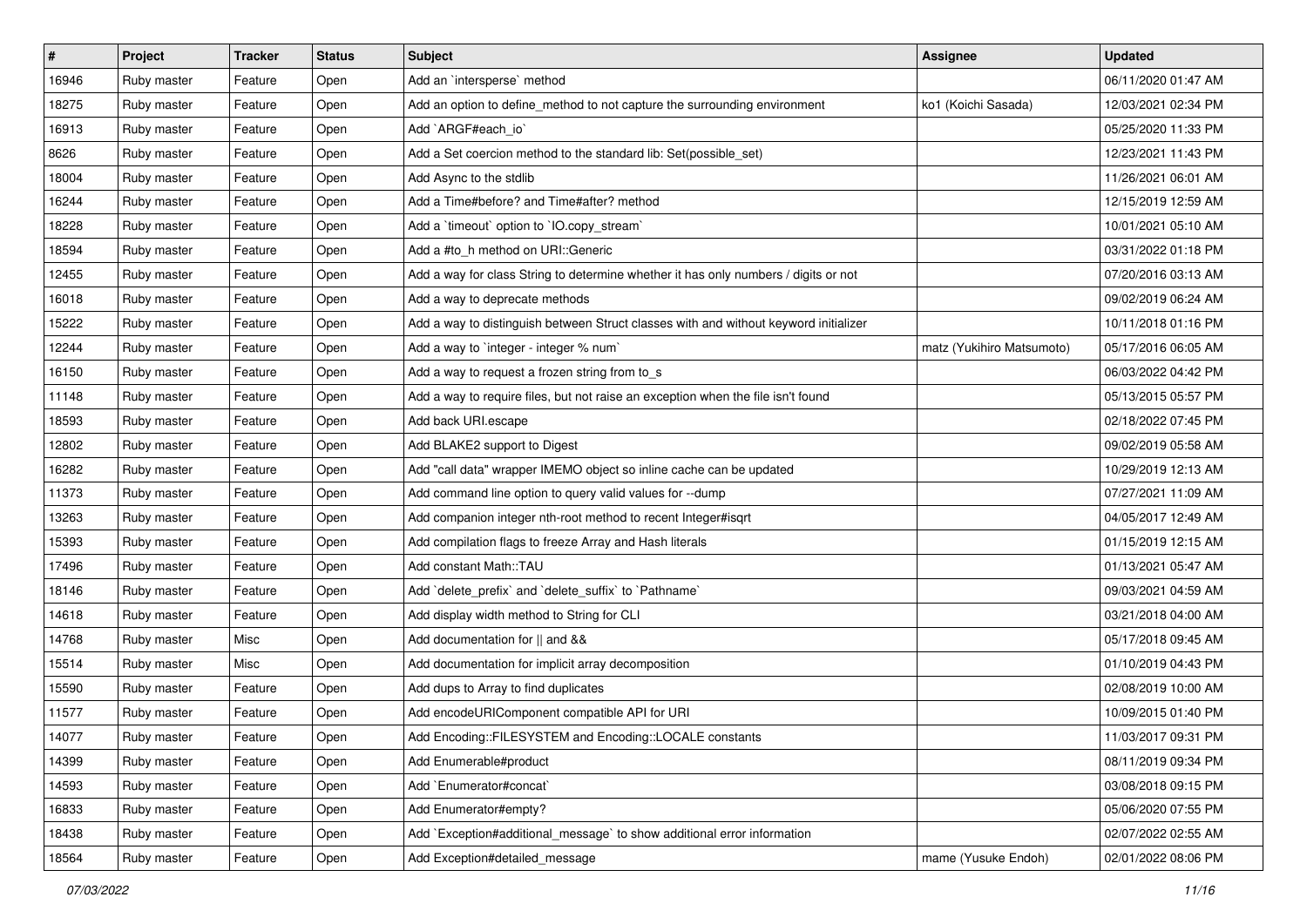| #     | Project     | <b>Tracker</b> | <b>Status</b> | Subject                                                                                                                                | <b>Assignee</b>                   | <b>Updated</b>      |
|-------|-------------|----------------|---------------|----------------------------------------------------------------------------------------------------------------------------------------|-----------------------------------|---------------------|
| 13696 | Ruby master | Feature        | Open          | Add exchange and noreplace options to File.rename                                                                                      | Glass_saga (Masaki<br>Matsushita) | 12/01/2017 04:34 PM |
| 14092 | Ruby master | Feature        | Open          | Add extension key argument to Tempfile                                                                                                 |                                   | 11/08/2017 06:47 PM |
| 18248 | Ruby master | Misc           | Open          | Add Feature Triaging Guide                                                                                                             |                                   | 10/12/2021 03:21 PM |
| 13893 | Ruby master | Feature        | Open          | Add Fiber#[] and Fiber#[]= and restore Thread#[] and Thread#[]= to their original behavior                                             |                                   | 08/14/2020 01:48 AM |
| 11583 | Ruby master | Feature        | Open          | Add File#unlink                                                                                                                        |                                   | 10/12/2015 05:40 AM |
| 17165 | Ruby master | Feature        | Open          | Add 'filter' and 'flatten' keywords to 'Enumerable#map'                                                                                |                                   | 09/13/2020 09:41 AM |
| 16929 | Ruby master | Feature        | Open          | Add GC.start(compact: true)                                                                                                            |                                   | 06/01/2020 03:42 PM |
| 13924 | Ruby master | Feature        | Open          | Add headings/hints to RubyVM::InstructionSequence#disasm                                                                               |                                   | 09/20/2017 01:40 PM |
| 9556  | Ruby master | Feature        | Open          | Add HTTP#get block functionality to HTTP.get                                                                                           |                                   | 02/23/2014 05:53 AM |
| 15202 | Ruby master | Misc           | Open          | Adding Coverity Scan to CI to see the result casually                                                                                  |                                   | 10/25/2018 10:50 AM |
| 14404 | Ruby master | Feature        | Open          | Adding writev support to IO#write_nonblock                                                                                             |                                   | 01/29/2018 12:29 AM |
| 10489 | Ruby master | Feature        | Open          | Add inherit method for clearer and multiple inheritance                                                                                | matz (Yukihiro Matsumoto)         | 12/10/2020 08:53 AM |
| 18835 | Ruby master | Feature        | Open          | Add InstructionSequence#type method                                                                                                    |                                   | 06/16/2022 10:30 PM |
| 17830 | Ruby master | Feature        | Open          | Add Integer#previous and Integer#prev                                                                                                  | matz (Yukihiro Matsumoto)         | 04/27/2021 11:35 PM |
| 16245 | Ruby master | Feature        | Open          | Add interfaces to count and measure size all IMEMO objects                                                                             |                                   | 10/17/2019 09:16 PM |
| 16757 | Ruby master | Feature        | Open          | Add intersection to Range                                                                                                              |                                   | 01/22/2022 07:26 AM |
| 17833 | Ruby master | Feature        | Open          | add IO.readinto(b) where b is a bytes like object that is you can get a memoryview from                                                |                                   | 06/30/2021 02:36 PM |
| 17326 | Ruby master | Feature        | Open          | Add Kernel#must! to the standard library                                                                                               |                                   | 06/22/2022 04:10 PM |
| 11597 | Ruby master | Feature        | Open          | Add Linux-specific setfsuid(2)/setfsgid(2)                                                                                             |                                   | 10/15/2015 10:08 PM |
| 16231 | Ruby master | Feature        | Open          | Add #location to Net::HTTPResponse                                                                                                     |                                   | 10/06/2019 11:14 PM |
| 14122 | Ruby master | Feature        | Open          | Add LogicError                                                                                                                         |                                   | 06/17/2019 11:47 PM |
| 18179 | Ruby master | Feature        | Open          | Add Math methods to Numeric                                                                                                            |                                   | 03/24/2022 02:54 PM |
| 16899 | Ruby master | Feature        | Open          | Add method `Array#both end`                                                                                                            |                                   | 05/18/2020 01:44 AM |
| 7876  | Ruby master | Feature        | Open          | Add method for accessing Class from within Singleton Class                                                                             | matz (Yukihiro Matsumoto)         | 12/25/2017 06:15 PM |
| 8994  | Ruby master | Feature        | Open          | add methods for Float to get if an NaN is quiet or not, also add class methods for Float to<br>"generate" an quiet NaN and an loud NaN |                                   | 10/21/2019 10:38 PM |
| 15571 | Ruby master | Feature        | Open          | Add methods: iroot, root, and roots                                                                                                    |                                   | 01/30/2019 06:17 PM |
| 14771 | Ruby master | Feature        | Open          | Add method to create DNS resource from data string                                                                                     |                                   | 05/17/2018 10:43 PM |
| 9779  | Ruby master | Feature        | Open          | Add Module#descendents                                                                                                                 |                                   | 01/05/2018 09:00 PM |
| 17753 | Ruby master | Feature        | Open          | Add Module#namespace                                                                                                                   |                                   | 07/02/2022 05:01 AM |
| 8275  | Ruby master | Feature        | Open          | Add Module#public const get                                                                                                            |                                   | 12/23/2021 11:43 PM |
| 18418 | Ruby master | Feature        | Open          | Add Net::HTTP#security_level=                                                                                                          |                                   | 12/19/2021 11:58 AM |
| 18675 | Ruby master | Feature        | Open          | Add new exception class for resolv timeouts                                                                                            |                                   | 04/01/2022 11:22 PM |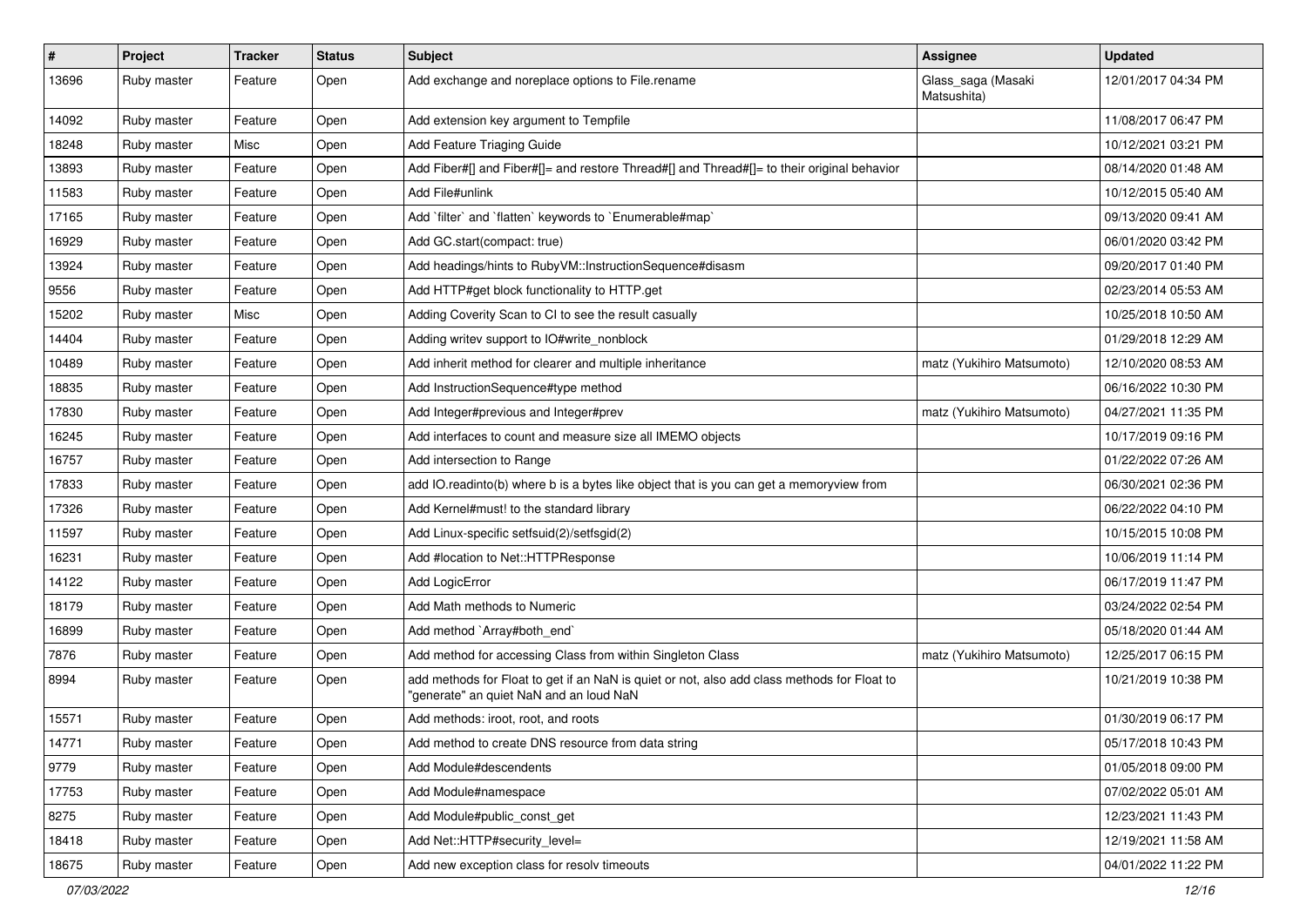| $\sharp$ | Project     | <b>Tracker</b> | <b>Status</b> | <b>Subject</b>                                            | <b>Assignee</b>                     | <b>Updated</b>      |
|----------|-------------|----------------|---------------|-----------------------------------------------------------|-------------------------------------|---------------------|
| 17406    | Ruby master | Feature        | Open          | Add `NoMatchingPatternError#depth`                        |                                     | 12/19/2020 03:18 PM |
| 18809    | Ruby master | Feature        | Open          | Add Numeric#ceildiv                                       |                                     | 06/21/2022 06:21 PM |
| 9585     | Ruby master | Feature        | Open          | Add Object#in? to make ruby easier to read                |                                     | 03/15/2014 04:49 PM |
| 8751     | Ruby master | Feature        | Open          | Add offsets to method#source location                     |                                     | 12/23/2021 11:43 PM |
| 7654     | Ruby master | Feature        | Open          | Add optional code block to IO::readlines                  | matz (Yukihiro Matsumoto)           | 12/25/2017 06:15 PM |
| 15815    | Ruby master | Feature        | Open          | Add option to raise NoMethodError for OpenStruct          | marcandre (Marc-Andre<br>Lafortune) | 09/28/2020 02:11 AM |
| 13765    | Ruby master | Feature        | Open          | Add Proc#bind                                             |                                     | 07/26/2017 01:31 PM |
| 18774    | Ruby master | Feature        | Open          | Add Queue#pop(timeout:)                                   |                                     | 05/20/2022 12:27 AM |
| 18131    | Ruby master | <b>Bug</b>     | Open          | addr2line.c: Some inlined functions mistakenly shown      |                                     | 08/24/2021 07:59 PM |
| 13933    | Ruby master | Feature        | Open          | Add Range#empty?                                          |                                     | 10/25/2017 09:19 AM |
| 11917    | Ruby master | Feature        | Open          | Add Range#length as an alias for size                     |                                     | 01/30/2016 07:01 AM |
| 14777    | Ruby master | Feature        | Open          | Add Range#offset?                                         |                                     | 05/19/2018 03:50 PM |
| 18515    | Ruby master | Feature        | Open          | Add Range#reverse_each implementation for performance     |                                     | 01/31/2022 02:23 AM |
| 7883     | Ruby master | Feature        | Open          | Add Regex#to_proc                                         | matz (Yukihiro Matsumoto)           | 12/25/2017 06:15 PM |
| 15217    | Ruby master | Feature        | Open          | Add Resolv.current resolver                               |                                     | 10/08/2018 11:18 PM |
| 11312    | Ruby master | Feature        | Open          | Add Resolv::DNS::Resource::IN::SPF                        | akr (Akira Tanaka)                  | 07/01/2015 03:26 AM |
| 17134    | Ruby master | Feature        | Open          | Add resolv_timeout to TCPSocket                           |                                     | 12/10/2020 09:09 AM |
| 13639    | Ruby master | Feature        | Open          | Add "RTMIN" and "RTMAX" to Signal.list                    |                                     | 08/31/2017 09:06 AM |
| 14833    | Ruby master | Feature        | Open          | Add RubyVM::AST::Node#pretty_print                        |                                     | 06/07/2018 02:56 PM |
| 17375    | Ruby master | Feature        | Open          | Add scheduler callbacks for transferring fibers           |                                     | 12/07/2020 11:31 PM |
| 17208    | Ruby master | Feature        | Open          | Add `Set#compact` and `Set#compact!` methods              |                                     | 11/05/2020 10:44 AM |
| 17325    | Ruby master | Feature        | Open          | Adds Fiber#cancel, which forces a Fiber to break/return   |                                     | 11/19/2020 12:34 AM |
| 14114    | Ruby master | Feature        | Open          | Add #step for Array, Enumerable, Enumerator               |                                     | 06/24/2019 05:00 PM |
| 14033    | Ruby master | Feature        | Open          | Add String#append                                         |                                     | 08/08/2018 03:01 AM |
| 14919    | Ruby master | Feature        | Open          | Add String#byteinsert                                     |                                     | 07/18/2018 01:29 PM |
| 13626    | Ruby master | Feature        | Open          | Add String#byteslice!                                     |                                     | 07/03/2018 11:07 PM |
| 9043     | Ruby master | Feature        | Open          | Add String#f method as shortcut for #freeze               | matz (Yukihiro Matsumoto)           | 01/05/2018 09:00 PM |
| 10574    | Ruby master | Feature        | Open          | Add String#Ichomp and String.Ichomp!                      | matz (Yukihiro Matsumoto)           | 12/15/2014 04:34 PM |
| 10869    | Ruby master | Feature        | Open          | Add support for option to pre-compile Ruby files          |                                     | 02/23/2015 11:08 AM |
| 15560    | Ruby master | Feature        | Open          | Add support for read/write offsets.                       |                                     | 01/26/2019 11:03 AM |
| 12115    | Ruby master | Feature        | Open          | Add Symbol#call to allow to_proc shorthand with arguments |                                     | 11/16/2018 09:49 AM |
| 5478     | Ruby master | Feature        | Open          | Add syntax to import Set into core                        |                                     | 09/02/2020 12:24 PM |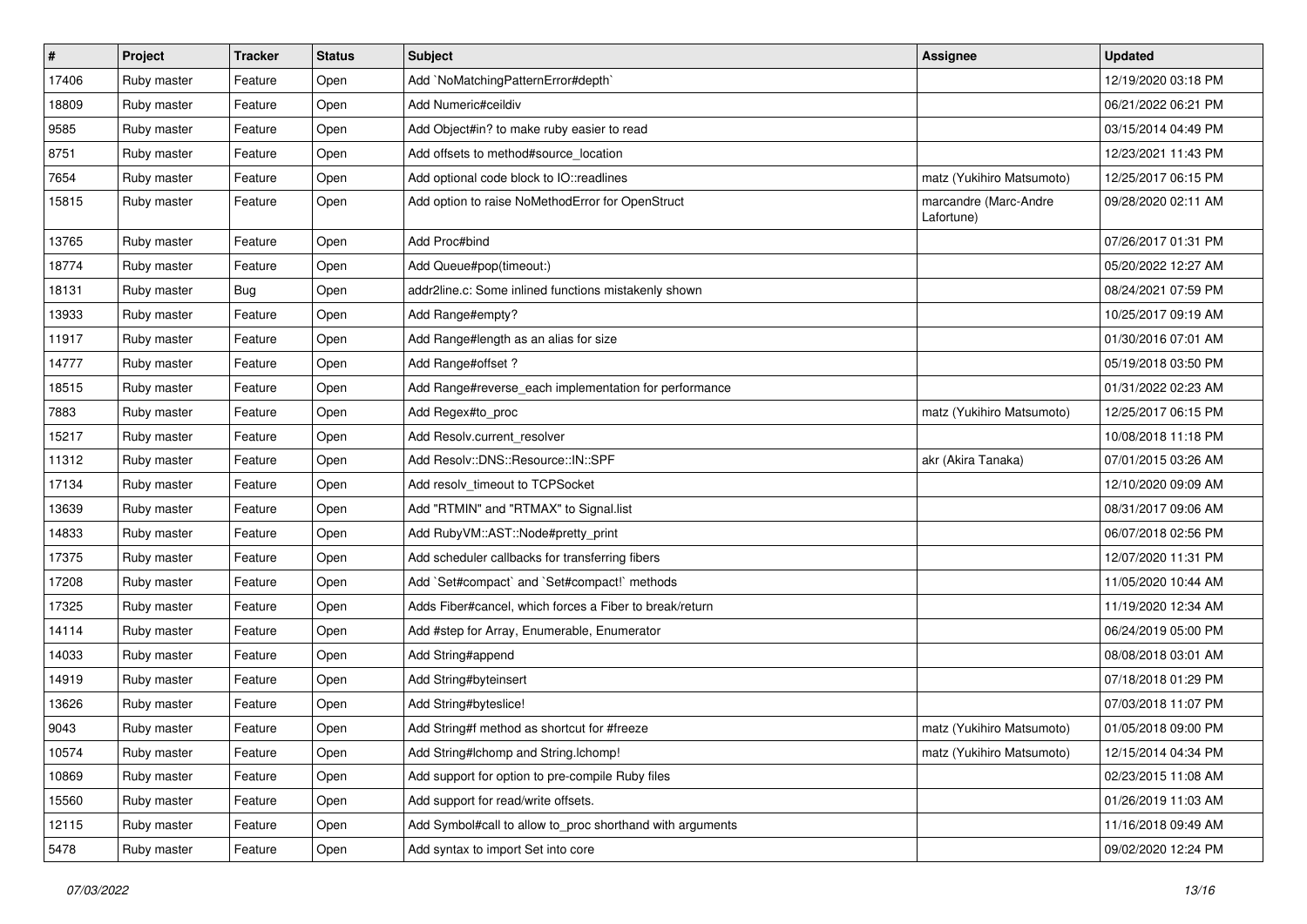| $\vert$ # | Project     | <b>Tracker</b> | <b>Status</b> | Subject                                                                                                                 | <b>Assignee</b>           | <b>Updated</b>      |
|-----------|-------------|----------------|---------------|-------------------------------------------------------------------------------------------------------------------------|---------------------------|---------------------|
| 16425     | Ruby master | Feature        | Open          | Add Thread#dig                                                                                                          |                           | 12/17/2019 12:15 AM |
| 8640      | Ruby master | Feature        | Open          | Add Time#elapsed to return nanoseconds since creation                                                                   |                           | 12/23/2021 11:43 PM |
| 10829     | Ruby master | Feature        | Open          | Add to_proc method to the Array class                                                                                   |                           | 12/23/2021 11:43 PM |
| 16137     | Ruby master | Feature        | Open          | Add $==$ to UnboundMethod                                                                                               |                           | 09/07/2019 11:05 AM |
| 8967      | Ruby master | Feature        | Open          | add uninclude and unextend method                                                                                       |                           | 09/30/2013 02:18 PM |
| 9887      | Ruby master | Feature        | Open          | Add uninclude please                                                                                                    |                           | 05/31/2014 01:33 PM |
| 9929      | Ruby master | Feature        | Open          | add with_default method to Hash                                                                                         |                           | 06/11/2014 12:08 AM |
| 15456     | Ruby master | Feature        | Open          | Adopt some kind of consistent versioning mechanism                                                                      |                           | 02/07/2019 06:26 PM |
| 11660     | Ruby master | Feature        | Open          | a falsy value (similar to js undefined) that facilitates forwarding of default arguments                                |                           | 11/05/2019 07:33 PM |
| 15036     | Ruby master | Feature        | Open          | after upgrade when run apt upgrade metasploit                                                                           |                           | 12/23/2021 11:43 PM |
| 15804     | Ruby master | Feature        | Open          | A generic method to resolve the indexing on a sequence                                                                  |                           | 04/28/2019 12:54 PM |
| 11514     | Ruby master | Bug            | Open          | AIX6.1 - Ruby 2.2.3 - Segmentation fault in : byteslice                                                                 |                           | 09/18/2015 07:39 AM |
| 7614      | Ruby master | Feature        | Open          | alias accessor                                                                                                          | matz (Yukihiro Matsumoto) | 12/25/2017 06:15 PM |
| 16781     | Ruby master | Feature        | Open          | alias :fold :reduce                                                                                                     |                           | 05/16/2020 08:28 AM |
| 12145     | Ruby master | Feature        | Open          | Aliashood between `size` and `length` is not consistent                                                                 |                           | 06/27/2019 10:02 PM |
| 17773     | Ruby master | Feature        | Open          | Alias `Numeric#zero?` and `Float#zero?` as `Numeric#empty?` and `Float#empty?`                                          |                           | 04/02/2021 03:39 PM |
| 9784      | Ruby master | Feature        | Open          | Alias URI#merge to URI#join                                                                                             |                           | 04/29/2014 05:42 AM |
| 17356     | Ruby master | Feature        | Open          | Alignment of memory allocated through Fiddle struct's malloc                                                            |                           | 12/02/2020 11:06 AM |
| 18559     | Ruby master | Feature        | Open          | Allocation tracing: Objects created by the parser are attributed to Kernel.require                                      |                           | 06/28/2022 12:21 PM |
| 17279     | Ruby master | Feature        | Open          | Allow a negative step in Range#step with a block                                                                        | matz (Yukihiro Matsumoto) | 10/22/2020 02:23 AM |
| 13890     | Ruby master | Feature        | Open          | Allow a regexp as an argument to 'count', to count more interesting things than single<br>characters                    |                           | 12/30/2017 04:37 AM |
| 14463     | Ruby master | Feature        | Open          | Allow comments to precede dots in member expressions                                                                    |                           | 12/23/2021 11:43 PM |
| 12968     | Ruby master | Feature        | Open          | Allow default value via block for Integer(), Float() and Rational()                                                     |                           | 06/28/2017 05:53 PM |
| 16739     | Ruby master | Feature        | Open          | Allow Hash#keys and Hash#values to accept a block for filtering output                                                  |                           | 07/10/2020 04:09 PM |
| 10404     | Ruby master | Feature        | Open          | Allow individual finalizers to be removed with ObjectSpace.undefine_finalizer                                           | matz (Yukihiro Matsumoto) | 10/20/2014 08:14 AM |
| 12023     | Ruby master | Feature        | Open          | Allow ivars to be used as method arguments                                                                              |                           | 01/27/2016 09:58 AM |
| 15419     | Ruby master | Feature        | Open          | Allow Kernel#tap to be invoked with arguments like Kernel#send                                                          |                           | 12/23/2021 11:43 PM |
| 18690     | Ruby master | Feature        | Open          | Allow `Kernel#then` to take arguments                                                                                   |                           | 05/10/2022 06:16 PM |
| 10528     | Ruby master | Feature        | Open          | Allow line breaks instead of commas in arrays, hashes, argument lists, etc.                                             |                           | 12/23/2021 11:43 PM |
| 12057     | Ruby master | Feature        | Open          | Allow methods with 'yield' to be called without a block                                                                 |                           | 12/23/2021 11:43 PM |
| 16037     | Ruby master | Feature        | Open          | Allow multiple single/double-splatted variables in `in` pattern matching and introduce<br>non-greedy-splatted variables |                           | 08/04/2019 04:47 AM |
| 18617     | Ruby master | Feature        | Open          | Allow multiples keys in Hash#[] acting like Hash#dig                                                                    |                           | 03/10/2022 01:36 PM |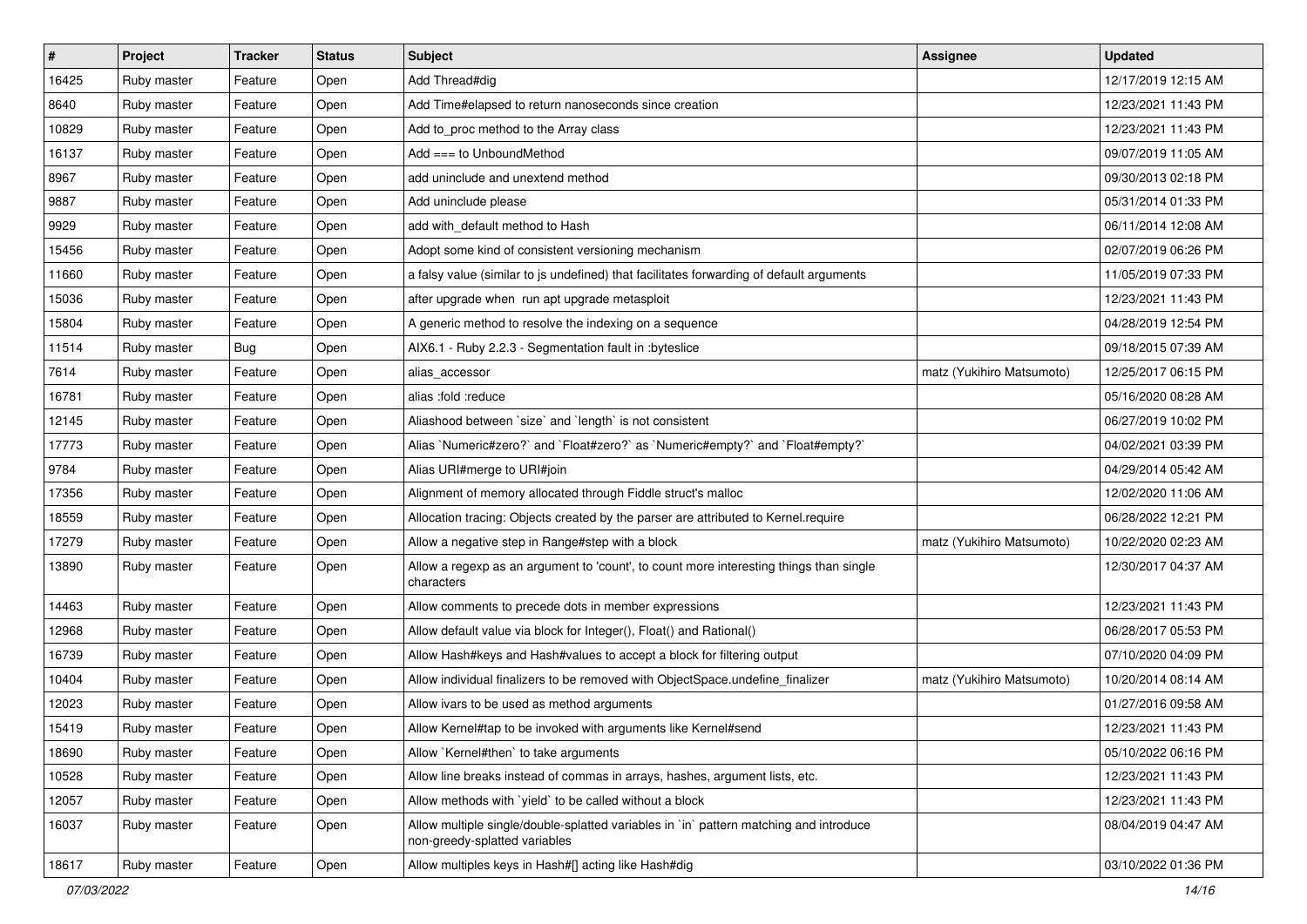| #     | Project     | <b>Tracker</b> | <b>Status</b> | <b>Subject</b>                                                                                 | Assignee                  | <b>Updated</b>      |
|-------|-------------|----------------|---------------|------------------------------------------------------------------------------------------------|---------------------------|---------------------|
| 17785 | Ruby master | Feature        | Open          | Allow named parameters to be keywords                                                          | matz (Yukihiro Matsumoto) | 12/17/2021 06:10 PM |
| 8046  | Ruby master | Feature        | Open          | allow Object#extend to take a block                                                            |                           | 12/25/2017 06:15 PM |
| 12969 | Ruby master | Feature        | Open          | Allow optional parameter in String#strip and related                                           |                           | 01/20/2017 08:19 AM |
| 16667 | Ruby master | Feature        | Open          | Allow parameters to Symbol#to_proc and Method#to_proc                                          |                           | 03/03/2020 03:40 PM |
| 16336 | Ruby master | Feature        | Open          | Allow private constants to be accessed with absolute references                                |                           | 11/14/2019 06:21 PM |
| 10863 | Ruby master | Feature        | Open          | allow protected class methods to be callable from instance methods                             |                           | 04/01/2015 06:11 PM |
| 15991 | Ruby master | Feature        | Open          | Allow questionmarks in variable names                                                          | matz (Yukihiro Matsumoto) | 07/30/2019 03:57 AM |
| 8291  | Ruby master | Feature        | Open          | Allow retrieving the root Fiber of a Thread                                                    |                           | 12/23/2021 11:43 PM |
| 8921  | Ruby master | Feature        | Open          | Allow select, reject, etc to accept a regex                                                    |                           | 04/04/2020 05:57 AM |
| 15927 | Ruby master | Feature        | Open          | Allow string keys to be used for String#% and sprintf methods                                  |                           | 06/17/2019 07:13 AM |
| 11390 | Ruby master | Feature        | Open          | Allow symbols starting with numbers                                                            | matz (Yukihiro Matsumoto) | 08/14/2015 05:23 AM |
| 9095  | Ruby master | Feature        | Open          | Allow `Symbol#to_proc` to take arguments                                                       |                           | 11/10/2013 04:25 AM |
| 18603 | Ruby master | Feature        | Open          | Allow syntax like obj.method(arg)=value                                                        |                           | 02/27/2022 05:04 PM |
| 18683 | Ruby master | Feature        | Open          | Allow to create hashes with a specific capacity.                                               |                           | 04/22/2022 02:34 PM |
| 16688 | Ruby master | Feature        | Open          | Allow #to_path object as argument to system()                                                  |                           | 04/13/2020 05:37 PM |
| 16296 | Ruby master | Feature        | Open          | Alternative behavior for ` ` in method body if ` ` is not in method definition                 |                           | 11/10/2019 10:20 AM |
| 14278 | Ruby master | Feature        | Open          | Ambiguous Exception for OpenSSL::HMAC.digest                                                   |                           | 06/20/2019 11:36 PM |
| 7250  | Ruby master | Feature        | Open          | A mechanism to include at once both instance-level and class-level methods from a module       |                           | 12/25/2017 06:15 PM |
| 17718 | Ruby master | Feature        | Open          | a method paramaters object that can be pattern matched against                                 |                           | 03/24/2021 01:29 PM |
| 8827  | Ruby master | Feature        | Open          | A method that flips the receiver and the first argument                                        |                           | 08/29/2013 05:59 AM |
| 10183 | Ruby master | Feature        | Open          | An alternative name for method `class`                                                         |                           | 10/31/2017 11:42 AM |
| 12083 | Ruby master | Feature        | Open          | \$_ and \$~ by Binding#local_variable_{get,set}                                                |                           | 02/18/2016 04:35 AM |
| 15557 | Ruby master | Feature        | Open          | A new class that stores a condition and the previous receiver                                  |                           | 01/27/2019 05:22 AM |
| 18137 | Ruby master | Feature        | Open          | A new method to check Proc is isolated or not                                                  |                           | 10/27/2021 07:30 AM |
| 12901 | Ruby master | Feature        | Open          | Anonymous functions without scope lookup overhead                                              |                           | 01/01/2022 12:30 PM |
| 16986 | Ruby master | Feature        | Open          | Anonymous Struct literal                                                                       | matz (Yukihiro Matsumoto) | 01/15/2022 04:57 PM |
| 12262 | Ruby master | Feature        | Open          | Anti-loop                                                                                      |                           | 04/09/2016 05:30 AM |
| 18396 | Ruby master | <b>Bug</b>     | Open          | An unexpected "hash value omission" syntax error when without parentheses call expr<br>follows |                           | 03/29/2022 09:58 PM |
| 14967 | Ruby master | Feature        | Open          | Any type                                                                                       |                           | 08/11/2019 07:43 PM |
| 15627 | Ruby master | Feature        | Open          | Appearance of custom singleton classes                                                         |                           | 06/15/2020 10:37 PM |
| 10425 | Ruby master | Feature        | Open          | A predicate method to tell if a number is near another                                         |                           | 10/26/2014 01:47 AM |
| 10426 | Ruby master | Feature        | Open          | A predicate to express congruence                                                              |                           | 11/14/2014 02:11 AM |